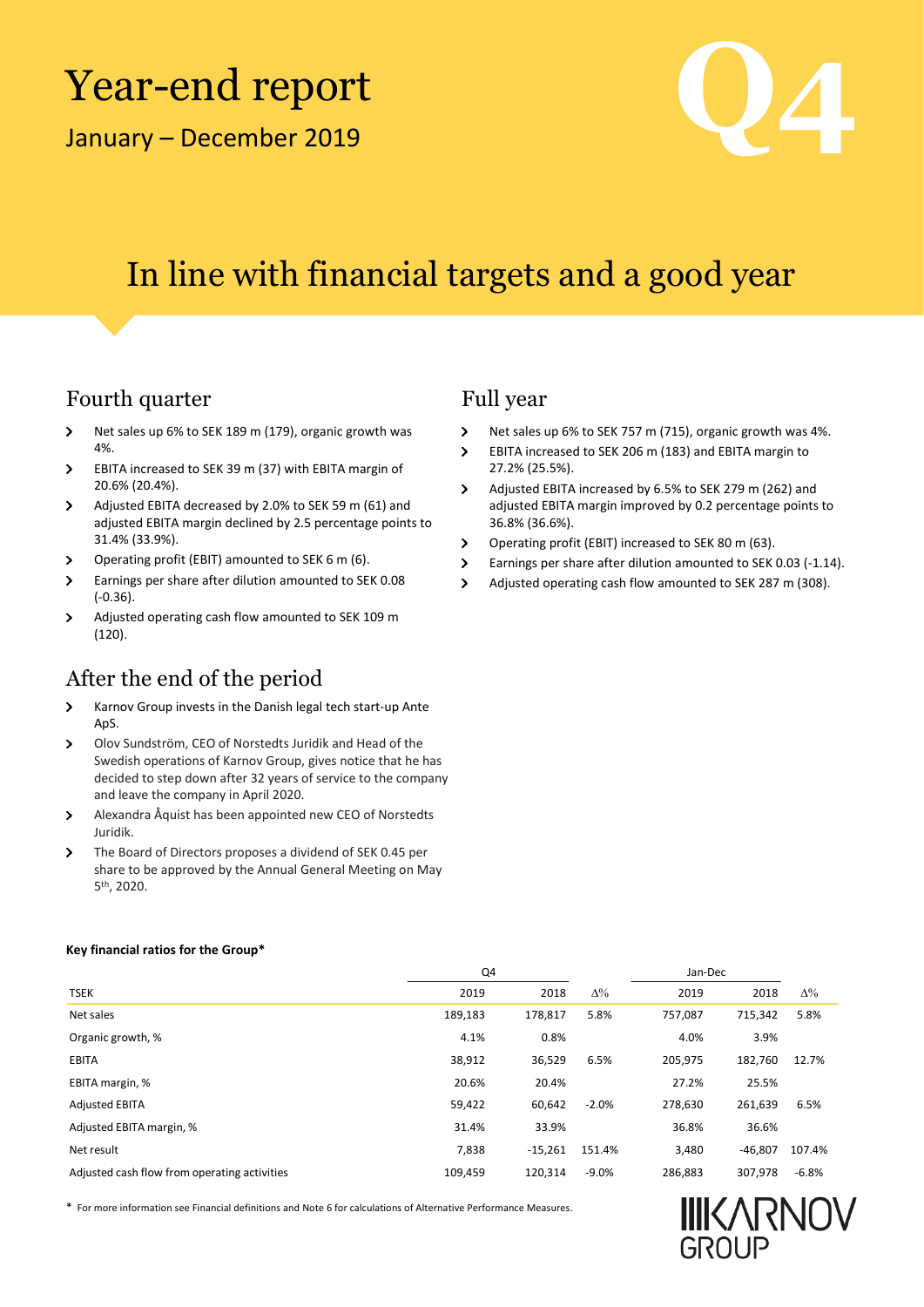### "

For the full year, Karnov is delivering on revenue and earnings above expectations. And at the same time Karnov generated an adjusted cash flow of more than a quarter of a billion, leading to a leverage below financial target.

### "



**Flemming Breinholt** President and CEO

## Comments by the CEO

During the full-year 2019, Karnov delivered on its strategies and delivered in line with the financial expectations set out in the IPO.

With an increase of 4.1 % in the fourth quarter of 2019, organic sales continued to grow in line with our medium-term target of 3-5 % and in line with the average growth rate of 4.0 % for the full year 2019. Sales continued to be driven by strong performance in the online market which offset most of the ongoing decline of the offline market.

Adjusted EBITA margin declined by 2.5 percentage points to 31.4 %. This was partially due to an active decision to invest and take some costs for preparation of Karnov's new offensive steps in Denmark. On a full-year basis the margin improved slightly to 36.8 %.

For the full year, Karnov is delivering on revenue and earnings above expectations. And at the same time Karnov generated an adjusted cash flow of more than a quarter of a billion leading to a leverage below financial target.

The cash generation has allowed the Board to propose the Company's first dividend of 0.45 SEK per share. When setting the dividend level, the Board has considered not only Karnov's cash generation capabilities and unutilised credit lines but also the Company's stated intention to make additional investments and acquisitions.

### **Synergies in Sweden; market investments in Denmark**

During 2020, we expect to harvest full synergies following the completed integration of Norstedts Juridik in 2019. As announced in connection with the IPO, amortisations are expected to increase in 2020 following the completion of the Norstedts Juridik integration, including the development of JUNO, the new joint platform.

In Sweden all JUNO users are now onboarded, and we expect to see the full annualised effect of the JUNO implementation towards the end of this year. We are still deploying improvements to the platform and will continue to use feedback from users to further enhance it.

In Denmark we will use the JUNO platform to upgrade also our Danish offering. In Denmark, we have also invested in two start-up companies with technologies that have both stand-alone potentials and potential to create additional value to our existing platform.

#### **Karnov Group's financial targets:**

Net sales organic annual growth of 3-5% in the medium term, supplemented by selective acquisitions.

Increased Adjusted EBITA margin in the medium term.

Growth Profitability Capital structure Dividend policy

Ratio of Net debt to Adjusted EBITDA of no more than 3.0. This level may temporarily be exceeded, for example as a result of acquisitions.

The objective is to distribute 30–50% of the purchase price allocation (PPA) adjusted net profit, taking investment opportunities and financial position into consideration.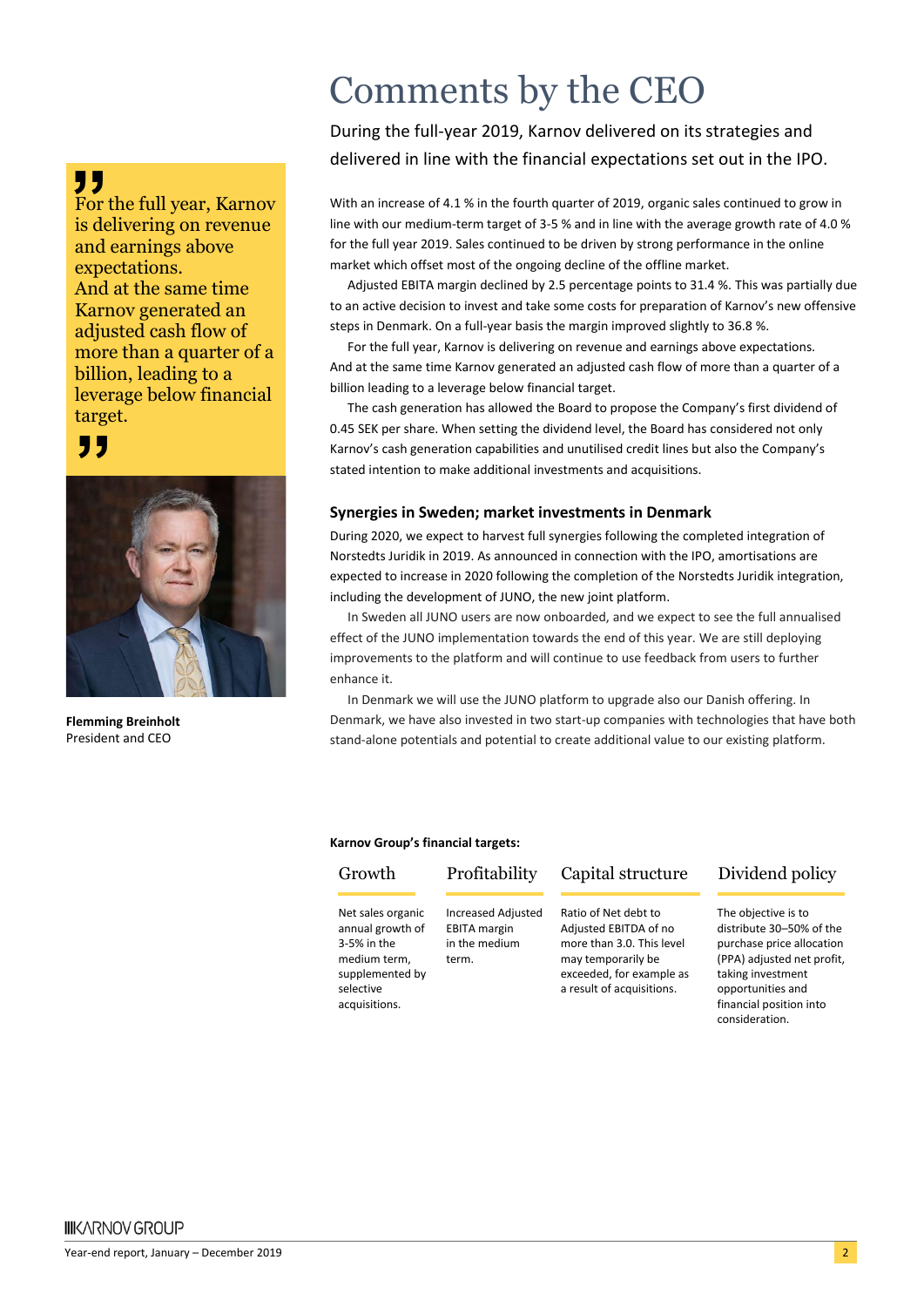## Group financial performance

#### **Net sales by country per fourth quarter,%**



Net sales growth







Q4 2018 Q1 2019 Q2 2019 Q3 2019 Q4 2019



### Fourth quarter and full year period

|                          | Q4      |         |             | Jan-Dec |         |            |
|--------------------------|---------|---------|-------------|---------|---------|------------|
| <b>TSEK</b>              | 2019    | 2018    | $\Lambda\%$ | 2019    | 2018    | $\Delta\%$ |
| Net sales                | 189,183 | 178.817 | 5.8%        | 757.087 | 715.342 | 5.8%       |
| Organic growth, %        | 4.1%    | 0.8%    |             | 4.0%    | 3.9%    |            |
| <b>EBITA</b>             | 38.912  | 36.529  | 6.5%        | 205.975 | 182,760 | 12.7%      |
| EBITA margin, %          | 20.6%   | 20.4%   |             | 27.2%   | 25.5%   |            |
| <b>Adjusted EBITA</b>    | 59,422  | 60.642  | $-2.0%$     | 278.630 | 261,639 | 6.5%       |
| Adjusted EBITA margin, % | 31.4%   | 33.9%   |             | 36.8%   | 36.6%   |            |

#### **Net sales and growth**

For the three-month period, October-December 2019, net sales increased by 5.8 percent to SEK 189 m (179) compared with the corresponding quarter last year. Organic growth on a constant currency basis was 4.1 percent, while currency effects had a positive impact on net sales of 1.7 percent.

The online business continued its steady sales growth, driven by the Karnov's multi-year investments in this expanding market segment. The online growth more than offset the impact from the trend of a declining offline market. The decline in offline sales in the fourth quarter of 2019 was sharper than in previous quarters of 2019 due to a one-time trade in the fourth quarter of 2018, which affects comparability.

For the full year, the Group's net sales increased by 5.8 percent to SEK 757 m (715). Organic growth was 4.0 percent and positive currency effects added 1.8 percent.

Sales were driven by the Company's continued strong performance in the online market, off-set by an expected decrease in sales of books and other offline products in line with general trend. The continued roll-out of JUNO in the fourth quarter supports Karnov's strategy to continuously invest in more and better content in its online subscription offerings to grow in online sales. Both Denmark and Sweden contributed to the sales increase.

#### **Operating income**

EBITA for the quarter amounted to SEK 39 m (37) and EBITA margin amounted to 20.6 (20.4) percent.

Adjusted EBITA declined by 2 percent to SEK 59 m (61) and adjusted EBITA margin declined to 31.4 (33.9) percent. The decline in adjusted EBITA is due to our active decision to invest and take some costs for preparation of Karnov's new offensive steps in Denmark. Further, the above-mentioned trade in the fourth quarter of 2018 affects comparability.

Operating profit (EBIT) was SEK 6 m (6) for the quarter including a SEK 21 m (24) in cost for items affecting comparability (see table below). Excluding these items, adjusted EBIT declined by SEK 4 m to SEK 26 m for the same reasons as mentioned above.

The quarter was impacted by final costs for the integration of Norstedts Juridik of SEK 2 m (3) and a net cost of SEK 6 m (0) related to write down of a subsidiary.

For the full year EBITA increased by 12.7 percent to SEK 206 m (183) and EBITA margin improved to 27.2 (25.5) percent. The EBITA improvement was driven by higher net sales, good cost control and lower items affecting comparability.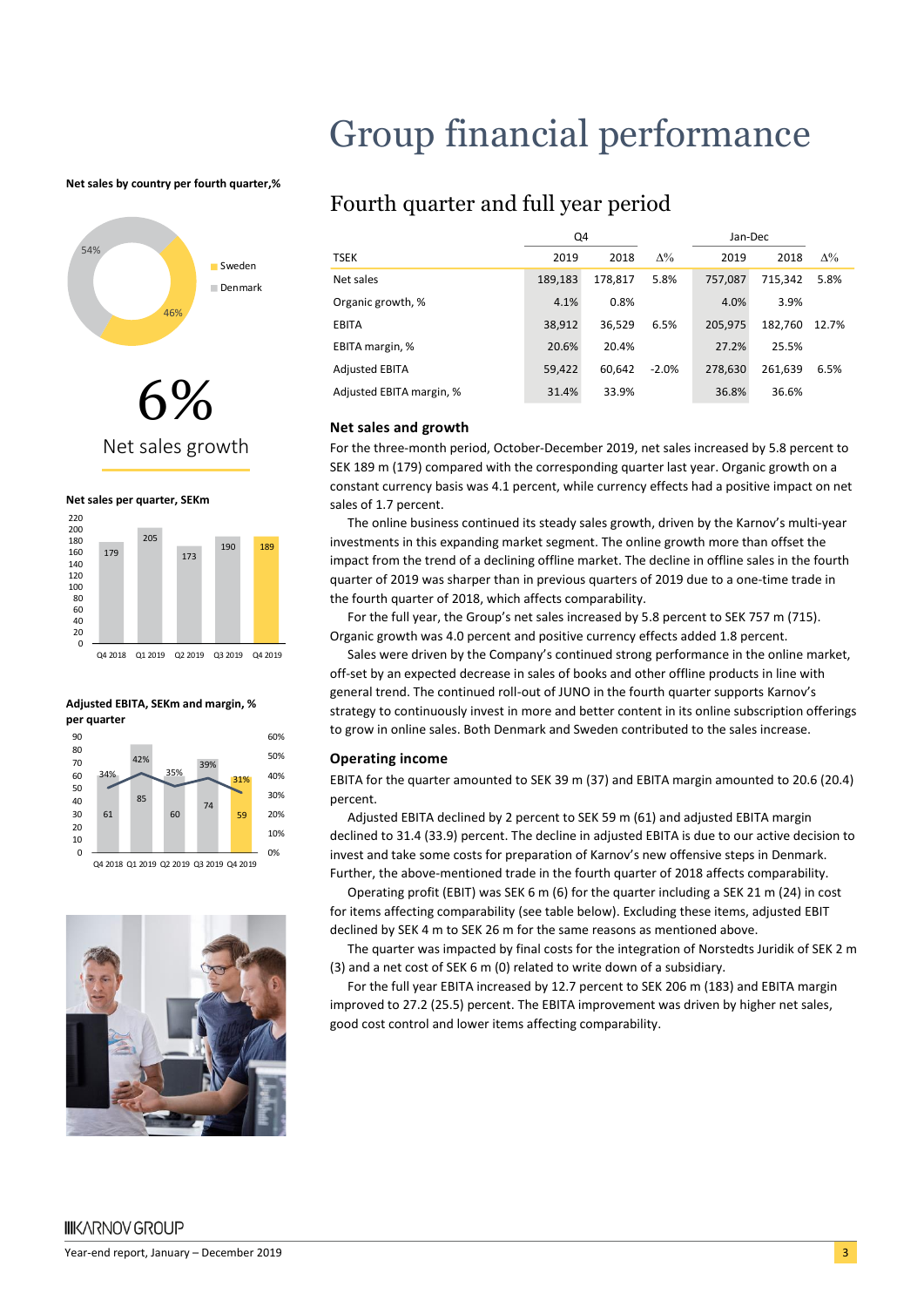#### **Net sales split per fourth quarter, %**







89% Cash conversion, Full Year 2019

Adjusted EBITA increased by 6.5 percent to SEK 279 m (262) and adjusted EBITA margin by 0.2 percentage points to 36.8 (36.6) percent.

For the full year, operating profit (EBIT) increased by SEK 18 m to SEK 80 m (63) despite SEK 24 m higher depreciation and amortisation. The improvement was due to higher sales and good cost control.

| Items affecting comparability | Q4       |          | Jan-Dec |        |
|-------------------------------|----------|----------|---------|--------|
| <b>TSEK</b>                   | 2019     | 2018     | 2019    | 2018   |
| <b>Acquisition costs</b>      | 750      | $-1,430$ | 750     | 20,965 |
| Integration costs             | 1,929    | 3,343    | 14,673  | 12,042 |
| <b>IPO</b> costs              | $-1,192$ | 19,621   | 38,209  | 38,668 |
| Write down of subsidiaries    | 19,023   |          | 19,023  |        |
| Other                         |          | 2,580    |         | 7,204  |
| <b>Total</b>                  | 20,510   | 24,114   | 72,655  | 78,879 |

#### **Net financial items**

Net financial items for the quarter amounted to SEK 8 m compared to SEK -21 m for the corresponding quarter of 2018.

This improvement is mainly a result of the new financing structure following the IPO, with lower debt and interest rates in line with expectations. Further a reversed earn-out liability has had a positive impact of SEK 13 m, while currency effects related to long-term loans in DKK had a negative effect of SEK 1 m.

Net financial items for the full year amounted to SEK -70 m (-98). Currency effect was SEK -17 m (-11) for the full year. Net financial items also include a one-off cost of SEK 25 m related to capitalized settlement costs that were realised when terminating the old finance agreement following the IPO.

#### **Profit before and after tax, Earnings per share**

Profit before tax increased by SEK 21 m to SEK 6 m (-15) compared to the corresponding quarter of 2018.

Profit before tax for the full year increased by SEK 38 m to SEK 3 m (-35).

Profit after tax amounted to SEK 8 m (-15). Taxes for the fourth quarter are positive by SEK 2 m while taxes for the corresponding quarter of 2018 were SEK 0 m.

Profit after tax for the full year improved by SEK 50 m to SEK 3 m (-47).

Earnings per share after dilution was SEK 0.08 (-0.36) for the quarter and SEK 0.03 (-1.14) for the full year.

#### **Cash flow and investments**

Cash flow from operating activities for the quarter decreased by SEK 36 m to SEK 51 m (87). The decrease reflects a SEK 61 m negative effect from working capital whereof SEK 30 m relates to paid taxes including SEK 18 m ordinary taxes for 2018 and SEK 12 m preliminary taxes for 2019. The negative effect is partially offset by SEK 25 m EBITDA improvement. Total investments for the quarter amounted to SEK 25 m (27), of which SEK 18 m (26) related to intangible assets, SEK 4 m (0) investment in associated companies and remaining part in other assets.

For the full year, operating cash flow amounted to SEK 137 m (186), while total investments in intangible assets for the same period amounted to SEK 121 m (97). Investments in intangible assets are mainly related to the business' online platform.

The cash conversion rate was 156 (177) percent for the fourth quarter and 89 (107) percent for the full year. The lower conversion rate for the quarter mainly reflects a onetime change of processes and timing of invoicing following the acquisition of Norstedts Juridik, resulting in a significant positive effect on the cash generation in 2018.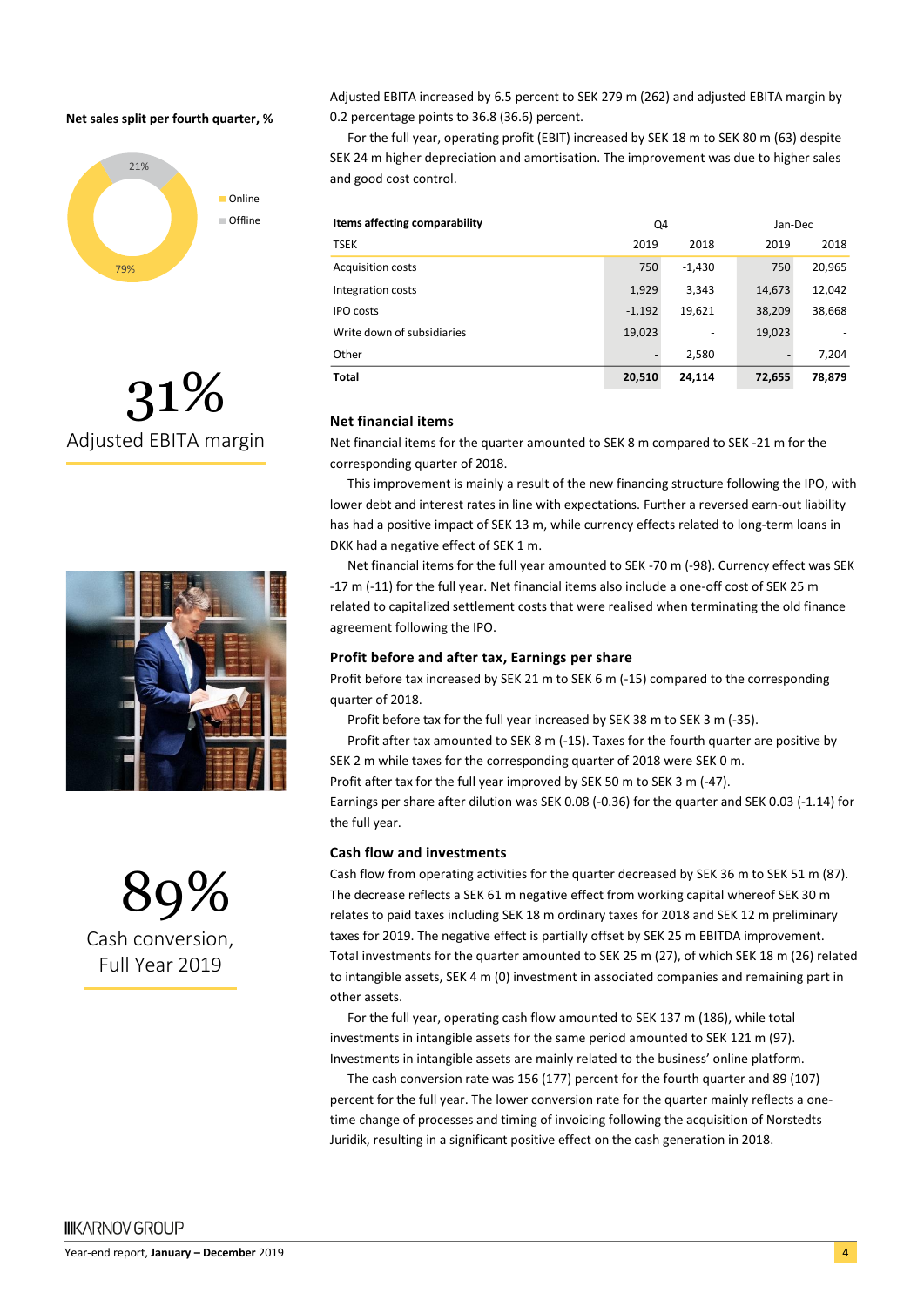

| <b>Cash conversion</b>                       | Q4      |         | Jan-Dec |         |  |
|----------------------------------------------|---------|---------|---------|---------|--|
| <b>TSEK</b>                                  | 2019    | 2018    | 2019    | 2018    |  |
| <b>Adjusted EBITDA</b>                       | 70.406  | 68.097  | 323.947 | 288.370 |  |
| Adjusted cash flow from operating activities | 109.459 | 120.314 | 286.883 | 307.978 |  |
| Cash conversion, %                           | 155.5%  | 176.7%  | 88.6%   | 106.8%  |  |

#### **Financial position**

| <b>Net Debt</b>              | Q4        |           |  |
|------------------------------|-----------|-----------|--|
| <b>TSEK</b>                  | 2019      | 2018      |  |
| <b>Total borrowings</b>      | 913,317   | 1,730,544 |  |
| Cash and cash equivalents    | 52,008    | 201,797   |  |
| Net debt                     | 861,309   | 1,528,747 |  |
| Net debt/adjusted EBITDA LTM | 2.7       | 5.3       |  |
| Equity                       | 1,526,769 | 625,209   |  |
| Equity ratio, %              | 44.9%     | 18.4%     |  |

Net debt was SEK 861 m at the end of 2019 compared to SEK 1,529 m at the end of 2018. The significant decrease was mainly due to the net proceeds of SEK 670 m from the IPO in the second quarter, as well as to loans of SEK 206 m from related parties being converted to equity in connection with the IPO.

The leverage at the end of the period was 2.7 (5.3) times and the equity ratio was 44.9 (18.4) percent with an equity of SEK 1,527 m (625). These improvements are primarily a result of the IPO and the conversion of loans to equity.

Cash and cash equivalents at the end of the period amounted to SEK 52 m (202) and the Group had unutilized credit lines of SEK 525 m (46).

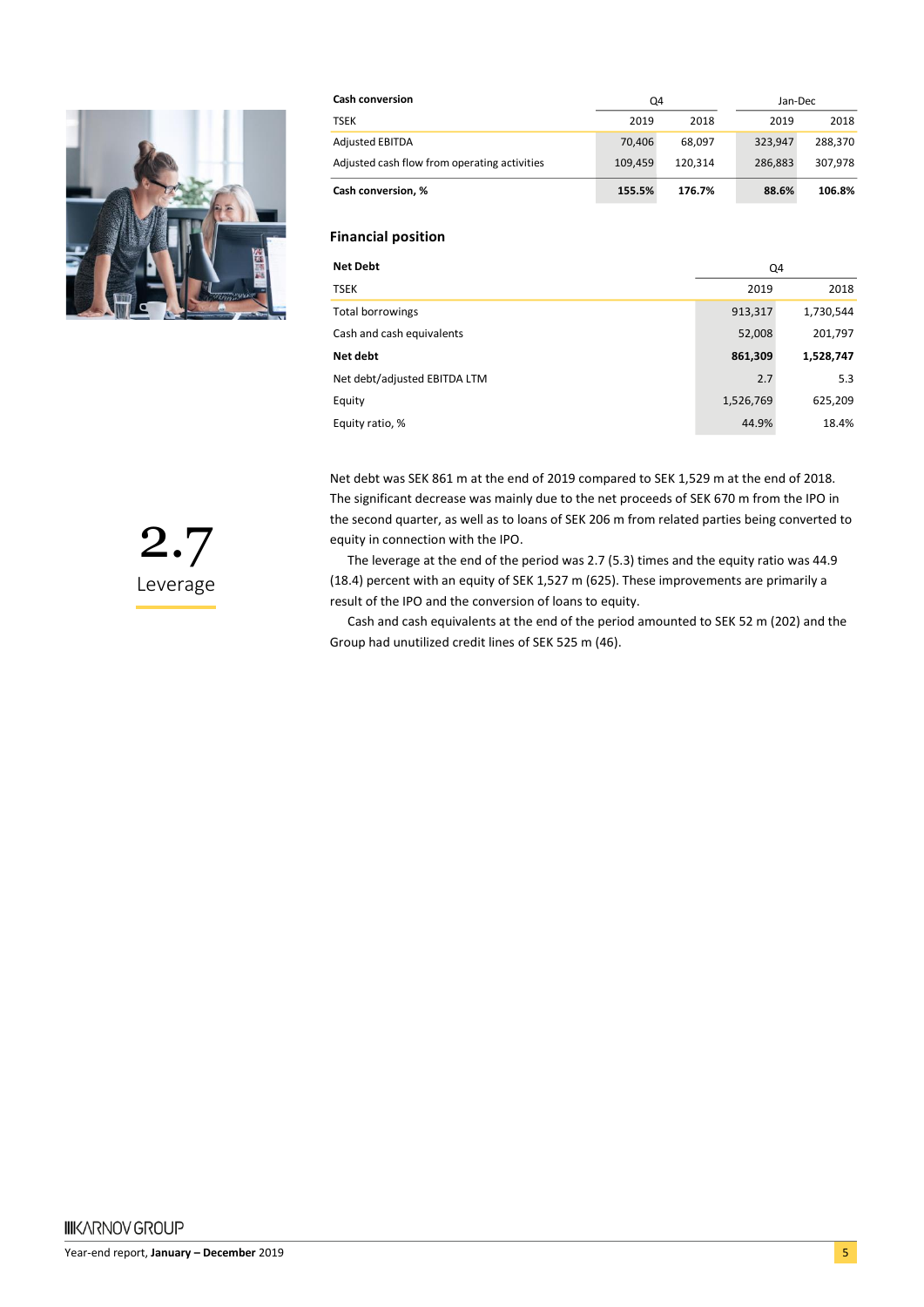# JUNO

The roll-out of this common platform was completed in the fourth quarter

## Significant events

### Fourth quarter

- $\overline{\phantom{0}}$ As of 14 October 2019, the address of the head office of Karnov Group is Warfvinges väg 39, 112 51 Stockholm, Sweden.
- $\overline{\phantom{0}}$ The roll-out in Sweden of JUNO has been completed. Therefore, Karnov's old online platform in Sweden and Norstedts Juridik's platform have been closed. New users and customers are now only getting access to the new JUNO platform.
- The Nomination Committee for the 2020 Annual Meeting of Shareholders (AGM) has  $\overline{\phantom{0}}$ been appointed.
- Karnov Group has invested in the Danish start-up company Procurementlink ApS, which is developing and will market a specialised product for procurement law.

### Events after the end of the period

- Karnov Group has invested in the Danish legal tech start-up Ante ApS. The investment  $\overline{\phantom{0}}$ is part of Karnov Group's strategy of establishing a broad technology platform that creates increased relevance and efficiency for professionals working with legal information.
- $\mathbf{v}$ Olov Sundström, CEO of Norstedts Juridik and Head of the Swedish operations of Karnov Group, gives notice that he has decided to step down after 32 years of service to the company and leave the company in April 2020.
- $\overline{\phantom{0}}$ Alexandra Åquist has been appointed new CEO of Norstedts Juridik and is expected to assume her new position in May.
- The Board of Directors proposes a dividend of SEK 0.45 per share to be approved by  $\mathbf{v}$ the Annual General Meeting on May 5th, 2020.

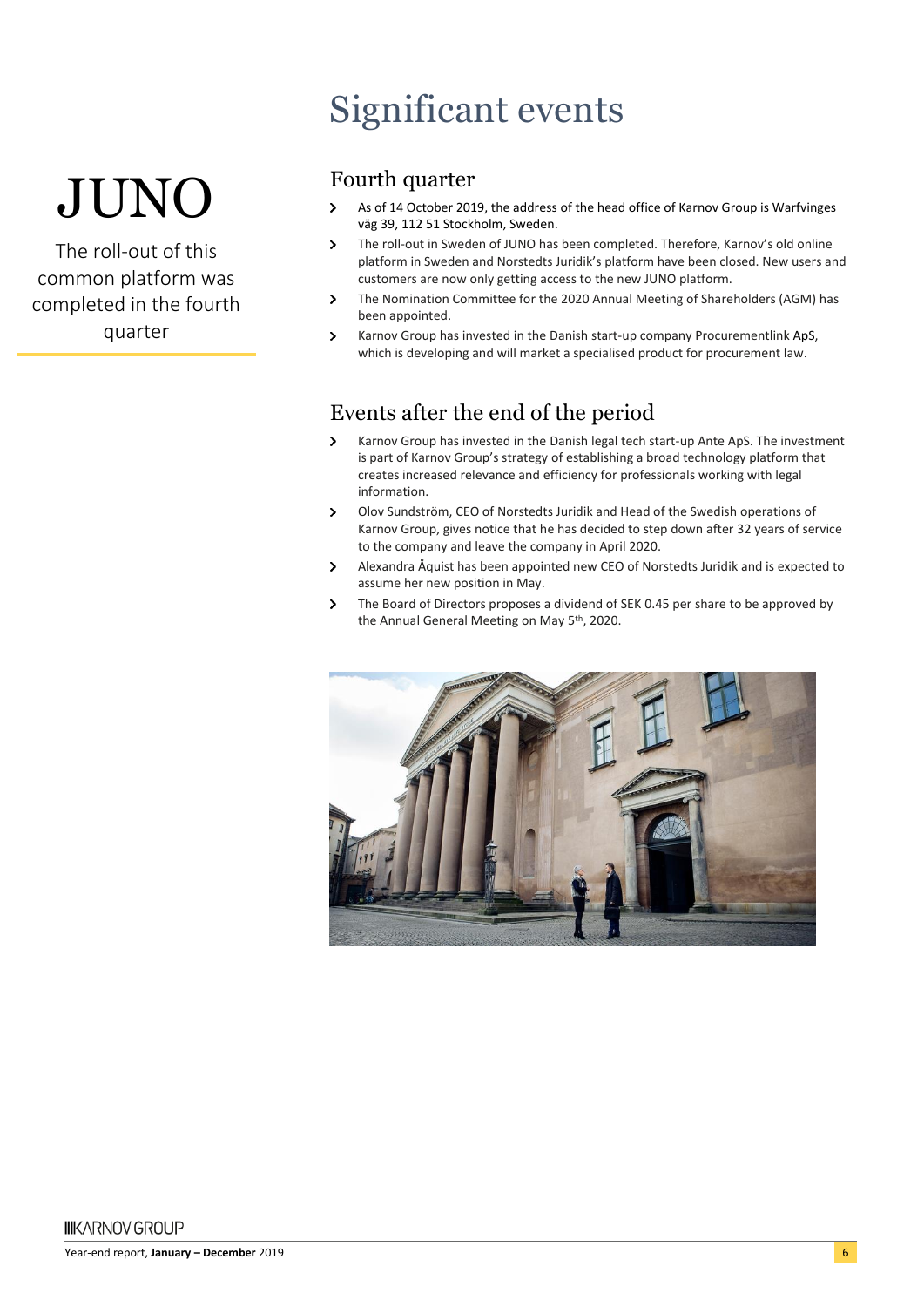The Danish segment offers a wide range of online and offline solutions for legal, tax and accounting professionals, assisting them in their research and providing qualitative advisory services. The segment includes Karnov Group Denmark, Forlaget Andersen and Legal Cross Border.

**Net sales per quarter, SEKm**









### Segment performance Denmark

|                          | Q4      |        |            | Jan-Dec |         |            |
|--------------------------|---------|--------|------------|---------|---------|------------|
| <b>TSEK</b>              | 2019    | 2018   | $\Delta\%$ | 2019    | 2018    | $\Delta\%$ |
| Net sales                | 102,553 | 96.338 | 6.5%       | 420.656 | 396.624 | 6.1%       |
| Organic growth, %        | 3.3%    | 2.3%   |            | 2.7%    | 5.0%    |            |
| <b>EBITA</b>             | 12.563  | 29.914 | -58.0%     | 123.515 | 141.899 | -13.0%     |
| EBITA margin, %          | 12.3%   | 31.1%  |            | 29.4%   | 35.8%   |            |
| <b>Adjusted EBITA</b>    | 33.982  | 36.485 | $-6.9%$    | 165.189 | 157,173 | 5.1%       |
| Adjusted EBITA margin, % | 33.1%   | 37.9%  |            | 39.3%   | 39.6%   |            |

#### **Net sales and growth**

Net sales for the fourth quarter increased by 6.5 percent to SEK 103 m (96) driven by organic growth of 3.3 percent and currency effects of 3.2 percent. Organic growth was mainly driven by upselling to existing customers and according to expectations. The organic growth rate is influenced by the Group focusing on the integration of Norstedts Juridik in Sweden and the launch of JUNO in Sweden and less on launching new products for the Danish market. However, Karnov has entered into a collaboration with the law firm Horten to promote ecourses on the Danish market.

For the full year, net sales increased by 6.1 percent to SEK 421 m (397) driven by organic growth of 2.7 percent and currency effect of 3.3 percent. Organic growth was according to expectations and mainly driven by online sales to existing customers.

#### **Operating income**

EBITA decreased to SEK 13 m (30) and EBITA margin decreased to 12.3 (31.1) percent impacted by a net cost of SEK 6 m (0) related to write down of a subsidiary. Due to the accounting principles the net cost of SEK 6 m is recognised in the profit and loss as a cost of SEK 19 m in other operational expenses and a finance income from the related earn-out liability which was reduced by SEK 13 m. This adjustment of the liability is included in the financial items and not in the EBIT result. The net cost of SEK 6 m has no cash-flow effect. The write down is due to revenues being below expectations in the subsidiary.

Adjusted EBITA amounted to SEK 34 m (36) and adjusted EBITA margin to 33.1 (37,9) percent. The decline in adjusted EBITA margin was due to the decision to actively invest and take some costs for preparation of Karnov's new offensive steps in Denmark including used resources in this planning leading to lower CAPEX for this quarter.

Operating profit (EBIT) decreased to SEK -1 m (15). Higher sales, product mix effects and an overall good cost control had a positive impact while higher amortisation and depreciation as well as higher items affecting comparability had a negative impact.

For the full year EBITA amounted to SEK 124 m (142) and EBITA margin amounted to 29.4 (35.8) percent. However, adjusted EBITA improved to SEK 165 m (157) and adjusted EBITA margin was 39.3 (39.6) percent. The adjusted EBITA improvement was due to higher sales, better product mix and good cost control.

Operating profit (EBIT) amounted to SEK 65 m (81).

| Items affecting comparability | Q4                       |       | Jan-Dec |        |
|-------------------------------|--------------------------|-------|---------|--------|
| <b>TSEK</b>                   | 2019                     | 2018  | 2019    | 2018   |
| Acquisition costs             | 750                      |       | 750     |        |
| Integration costs             | 1,647                    | 140   | 1,642   | 497    |
| <b>IPO</b> costs              | $\overline{\phantom{a}}$ | 4,641 | 20,260  | 12,583 |
| Write down of subsidiaries    | 19,023                   |       | 19,023  |        |
| Other                         |                          | 1,790 |         | 2,193  |
| <b>Total</b>                  | 21,420                   | 6,571 | 41,675  | 15,273 |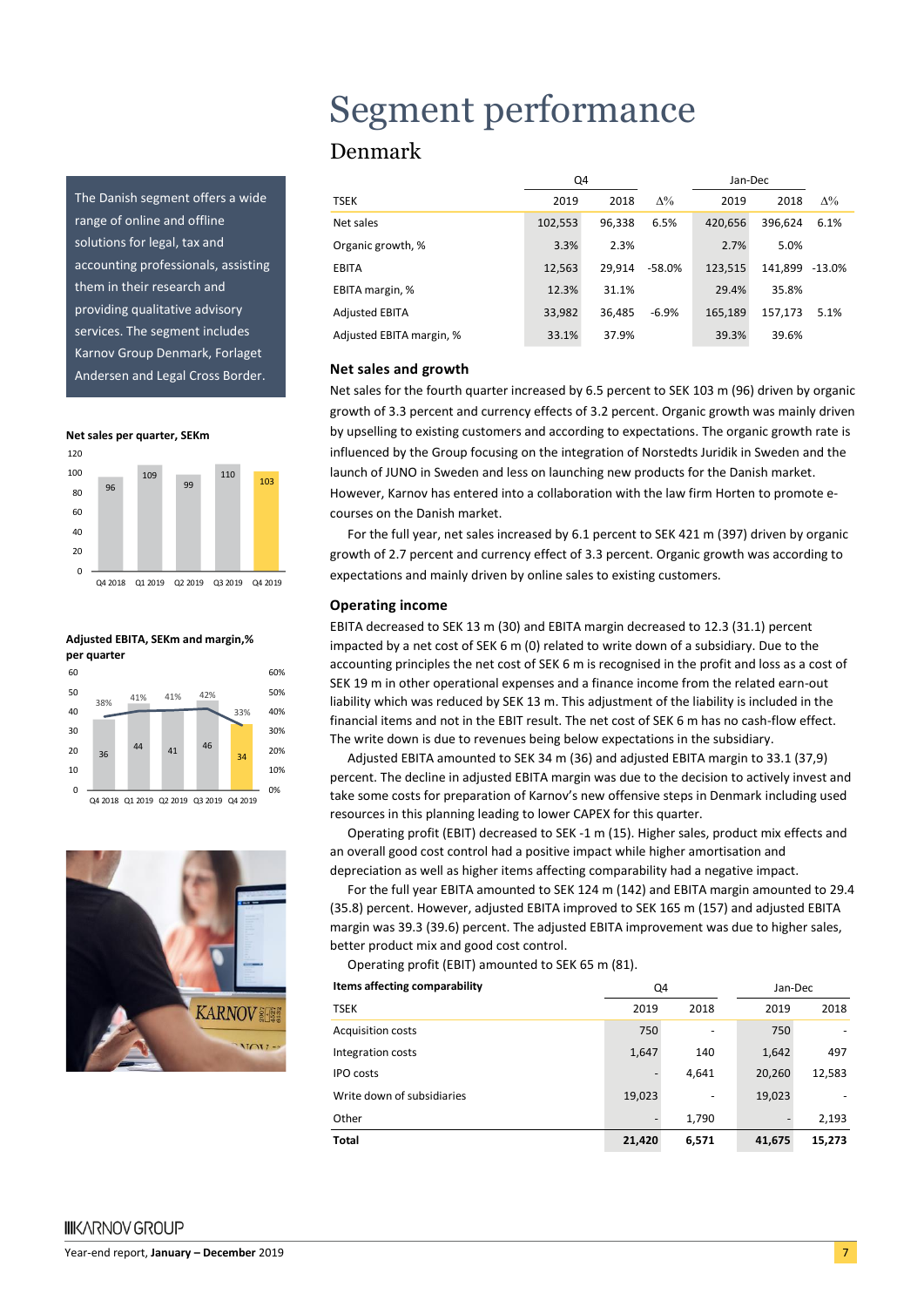The Swedish segment is specialised in online and offline legal solutions; the environmental, health and safety compliance; legal classroom training and e-courses. The segment provides online tools for the broad legal services market, including contract templates. The segment includes Norstedts Juridik, VJS and Notisum.

**Net sales per quarter, SEKm**







# Segment performance (cont.)

### Sweden

|                          | Q4     |         |            | Jan-Dec |         |               |
|--------------------------|--------|---------|------------|---------|---------|---------------|
| TSEK                     | 2019   | 2018    | $\Delta\%$ | 2019    | 2018    | $\Delta\%$    |
| Net sales                | 86,631 | 82.479  | 5.0%       | 336.431 | 318.718 | 5.6%          |
| Organic growth, %        | 5.0%   | $-3.7%$ |            | 5.6%    | 0.0%    |               |
| <b>EBITA</b>             | 26,350 | 6.617   | 298.2%     | 82.461  |         | 40.861 101.8% |
| EBITA margin, %          | 30.4%  | 8.0%    |            | 24.5%   | 12.8%   |               |
| <b>Adjusted EBITA</b>    | 25,440 | 24.159  | 5.3%       | 113.441 | 104.467 | 8.6%          |
| Adjusted EBITA margin, % | 29.4%  | 29.3%   |            | 33.7%   | 32.8%   |               |

#### **Net sales and growth**

Net sales for the quarter increased organically by 5.0 percent to SEK 87 m (82). Organic growth was driven by online sales, upselling to existing customers and sales of new products to both existing and new customers. Offline sales declined more than in previous quarters of 2019 due to a significant trade in the fourth quarter of 2018 which affects comparability. The roll-out of JUNO to existing customers has been completed during the fourth quarter. Improvements are still being deployed to the platform and the Company will continue to use feedback from its users to further enhance this new combined product.

For the full year, net sales increased by 5.6 percent to SEK 336 m (319) driven by strong performance in the online business, partially offset by an expected decline in the offline business.

#### **Operating income**

In the fourth quarter EBITA amounted to SEK 26 m (7) and the EBITA margin to 30.4 (8.0) percent. EBITA was impacted by SEK -1 m (18) in costs for Items affecting comparability related to the integration of Norstedts Juridik and the IPO process (see table below).

Adjusted EBITA increased to SEK 25 m (24) driven by higher net sales, partially offset by SEK 7 m higher depreciation and amortization related to finalized R&D projects. Adjusted EBITA margin increased to 29.4 (29.3) percent.

Operating profit (EBIT) was SEK 7 m (-8) effected by items affecting comparability of SEK -1 m (18) from a positive adjustment as well as by increased depreciations and amortisations of SEK 7 m.

For the full year EBITA increased to SEK 82 m (41) and the EBITA margin to 24.5 (12.8) percent. Adjusted EBITA increased to SEK 113 m (104) and adjusted EBITA margin to 33.7 (32.8) percent driven by higher net sales and good cost control while higher depreciation and amortisation had a negative impact.

Operating profit (EBIT) was SEK 15 m (-18).

| Items affecting comparability | Q4                       |          | Jan-Dec |        |  |
|-------------------------------|--------------------------|----------|---------|--------|--|
| <b>TSEK</b>                   | 2019                     | 2018     | 2019    | 2018   |  |
| <b>Acquisition costs</b>      | $\overline{\phantom{a}}$ | $-1,430$ | ٠       | 20,965 |  |
| Integration costs             | 282                      | 3,203    | 13,031  | 11,545 |  |
| <b>IPO</b> costs              | $-1,192$                 | 14,980   | 17,949  | 26,085 |  |
| Other                         | -                        | 790      |         | 5,011  |  |
| <b>Total</b>                  | $-910$                   | 17,543   | 30,980  | 63,606 |  |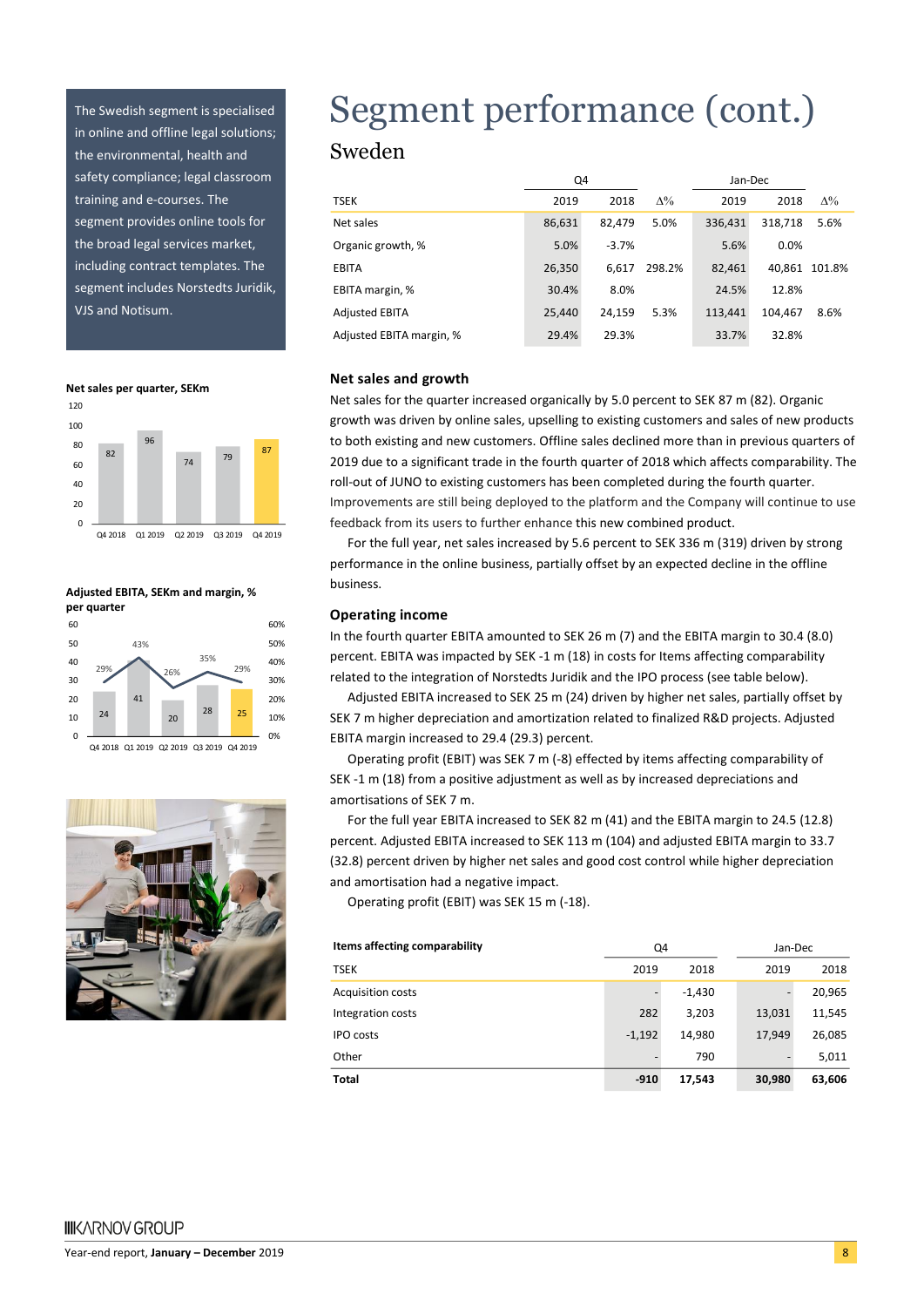## Other information

#### **Risks and uncertainties**

Karnov Group is exposed to different risks through its operations, which can give rise to fluctuations in earnings and cash flow. Material risks and uncertainties include sector and market-related risks, business-related risks and financial risks. On 4 January 2018, the process of integrating Norstedts Juridik with Karnov began, with risks in line with the Group pre-acquisition. In addition, the integration itself is considered a material risk area. Karnov's significant risks and risk management are described on page 11 - 12 and page 37-39 of the 2018 Annual report, available at the Company's website www.karnovgroup.com.

#### **Seasonal variations**

Typically, a significant proportion of Karnov Group's online contracts is renewed and invoiced during the fourth quarter, impacting cash flow during the fourth and first quarters. Online net sales are accrued according to the terms of the agreement and therefore are not exposed to any seasonality. Offline net sales are exposed to seasonality where the first quarter is significantly stronger, driven by a higher share of book sales early in the year.

#### **Employees**

Average number of Full-Time Employees (FTEs) was unchanged 250 (250) compared to the fourth quarter of 2018 but declined by approx. 4 percent compared to the third quarter of 2019. The decline is due to synergies in Sweden and completion of the rollout of JUNO in Sweden.

On average during the fourth quarter of 2019 50% (49%) of the FTEs were males and 50% (51%) females.

#### **Annual General Meeting (AGM)**

The AGM for 2020 will be held on 5 May 2020 at T-House in Stockholm.

#### **Annual Report**

The 2019 Annual Report as well as the Corporate Governance Report is planned to be published on March 31st, 2020 at the Company's website www.karnovgroup.com. The reports will be sent to those shareholders requesting so. The reports will also be kept available in the Company's office.

#### **Proposed dividend**

The Board of Directors has decided to propose to the Annual General Meeting on 5 May 2020 a dividend of 0.45 SEK per share.

The dividend is to be paid to shareholders who are included in the Company's shareholder record, kept by Euroclear Sweden AB, on 8 May 2020. Payment is made in Swedish kronor (SEK).

#### **Shares, share capital and shareholders**

Karnov Group's share was listed on Nasdaq Stockholm on 11 April 2019, Mid Cap segment, under the ticker KAR. On 31 December 2019, the total number of shares and votes in Karnov Group AB

(publ) was 97,670,567, each with a quotient value of approximately SEK 0.015385. The number of shares and votes changed as a result of the issues of 52,946,212 new ordinary shares and the reduction of the share capital with retirement of all 325 preference shares in the company that were carried out in connection with the admission to trading of the Company's ordinary shares on Nasdaq Stockholm on 11 April 2019. A detailed description of changes in the share capital is available on the Company's website, [www.karnovgroup.com/en/share-capital](http://www.karnovgroup.com/en/share-capital-development/)[development/.](http://www.karnovgroup.com/en/share-capital-development/)

On 31 December 2019, the company had 807 known shareholders. The five largest shareholders with 5% or more of the shares outstanding in Karnov Group AB were Kayne Anderson Rudnick, Janus Henderson Investors, M&G Investment Management, Vind LV AS and Lazard Asset Management.

In the second quarter items related to the preparation of the IPO and the IPO itself have affected the statement of equity.

As part of the preparation process for the IPO, Karnov Group AB acquired shares from the non-controlling interests at the same price per share as in the IPO offering. The total consideration for the shares amounted to SEK 383 m and was settled through issue of new shares and cash. A conversion of preference shares to ordinary shares in Karnov Group AB was carried out as well.

As full goodwill was recognized in the original purchase of Karnov in 2015 no further goodwill arises from the transactions with the non-controlling and the difference between the purchase price and the carrying amount of the Non-controlling interests related to KARN Holdco AB has been recognized in retained earnings.

Also, as a part of the preparation of the IPO a share incentive program has been resolved. A total cost of SEK 1 m relating to this program has each quarter been recognized as employee cost but is offset in the equity on retained earnings. A cost of SEK 27 m for offering shares in the IPO has been recognized in equity.

#### **Incentive program**

An Extraordinary General Meeting on 10 April 2019 resolved to implement a long-term incentive program in the form of a share savings program. The purpose of the program is to encourage a broad ownership amongst the company's employees, retain competent employees, facilitate recruitment, increase the alignment of interest between the employees and the company's shareholders and increase motivation to reach or exceed the company's financial targets. 151 employees in Karnov have chosen to invest in Karnov and participate in the share savings program.

The employees participate in the program by allocating acquired or already held ordinary shares to the program (so-called savings shares). The maximum investment permitted in savings shares depends on the category of the participant. The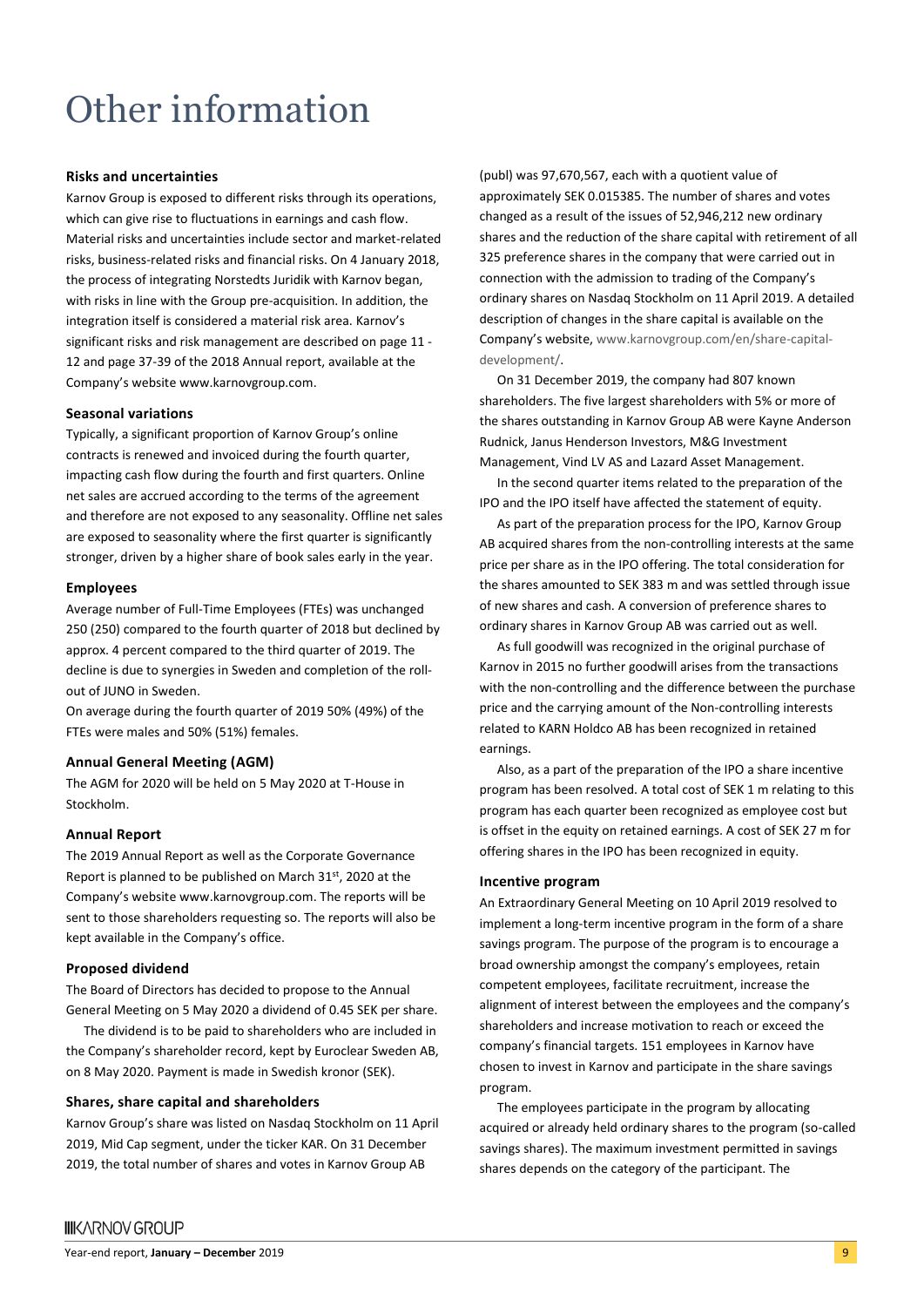participants have allocated a total of 128,163 savings shares to the program. Full allotment would mean that the total number of shares under the program will amount to no more than 378,837 ordinary shares, corresponding to approximately 0.4 per cent of the total number of shares outstanding in the company. For more information se[e www.karnovgroup.com/en/incentive-program/](http://www.karnovgroup.com/en/incentive-program/)

#### **Related-party transactions**

The Group has carried out related-party transactions with the former major shareholder Five Arrows Principal Investments II Sàrl and members of Management team as stated in Note 36 of the 2018 Annual Report. Transactions with related parties are based on the arm's length principle.

Prior to the IPO the company bought back all shares held by management at market value. Management was offered to enter into the new incentive program as described above. As part of the IPO previous shareholders provided consultancy services for the listing process for a total cost of SEK 11 m. The services were priced at market value and is included in the listed IPO costs under items affecting comparability.

By the end of the period all loans from related parties are paid back in accordance with the loan terms.

No remuneration besides customary directors' fees approved by the general meeting of shareholders was paid during the quarter or period.

#### **Parent Company**

Net sales for the quarter amounted to SEK 0 m (0). Operating profit for the quarter amounted to SEK -6 m (-14).

#### **Outlook**

Karnov does not provide financial forecasts.

#### **Review**

This year-end report has not been the subject to a review by the Company's auditors.

#### **Disclosure**

This year-end report contains inside information that Karnov Group AB (publ) is required to make public pursuant to the EU Market Abuse Regulation (MAR) and information that Karnov Group AB (publ) is required to make public pursuant to the Swedish Securities Market Act. The information was submitted for publication by the contact person below on 21 February 2020 at 8.00 am CET.

#### **Karnov Group AB (publ)**

Stockholm, 21 February 2020

Flemming Breinholt President and CEO

### For further information, Q4 presentation please contact:

Flemming Breinholt, President and CEO +45 3374 1202 [flemming.breinholt@karnovgroup.com](mailto:flemming.breinholt@karnovgroup.com)

Dora Brink Clausen, CFO

+ 45 3374 1248 [dora.brink.clausen@karnovgroup.com](mailto:dora.brink.clausen@karnovgroup.com)

Mats Ödman, Head of IR +46 70 832 09 33 [mats.odman@karnovgroup.com](mailto:mats.odman@karnovgroup.com)

IR related questions: +46 8 32 91 99

# teleconference

Karnov will present the fourth quarter and fullyear results for analysts and investors via a webcast teleconference on 21 February at 9.00 am CET. To participate, use the following link: [https://tv.streamfabriken.com/karnov-group](https://tv.streamfabriken.com/karnov-group-q4-2019)[q4-2019](https://tv.streamfabriken.com/karnov-group-q4-2019)

or dial-in numbers: SE: +46 8 505 583 69 DK: +45 7 815 0110 UK: +44 333 300 92 63 US: +1 833 526 8381 The presentation will also be available on [www.financialhearings.com](http://www.financialhearings.com/)

### Financial calendar 2020

Annual Report 2019, 31 March, 2020

Interim report January-March 2020 and Annual General Meeting, in Stockholm 5 May, 2020

Interim report April-June 2020 26 August, 2020

Interim report July-September 2020 5 November, 2020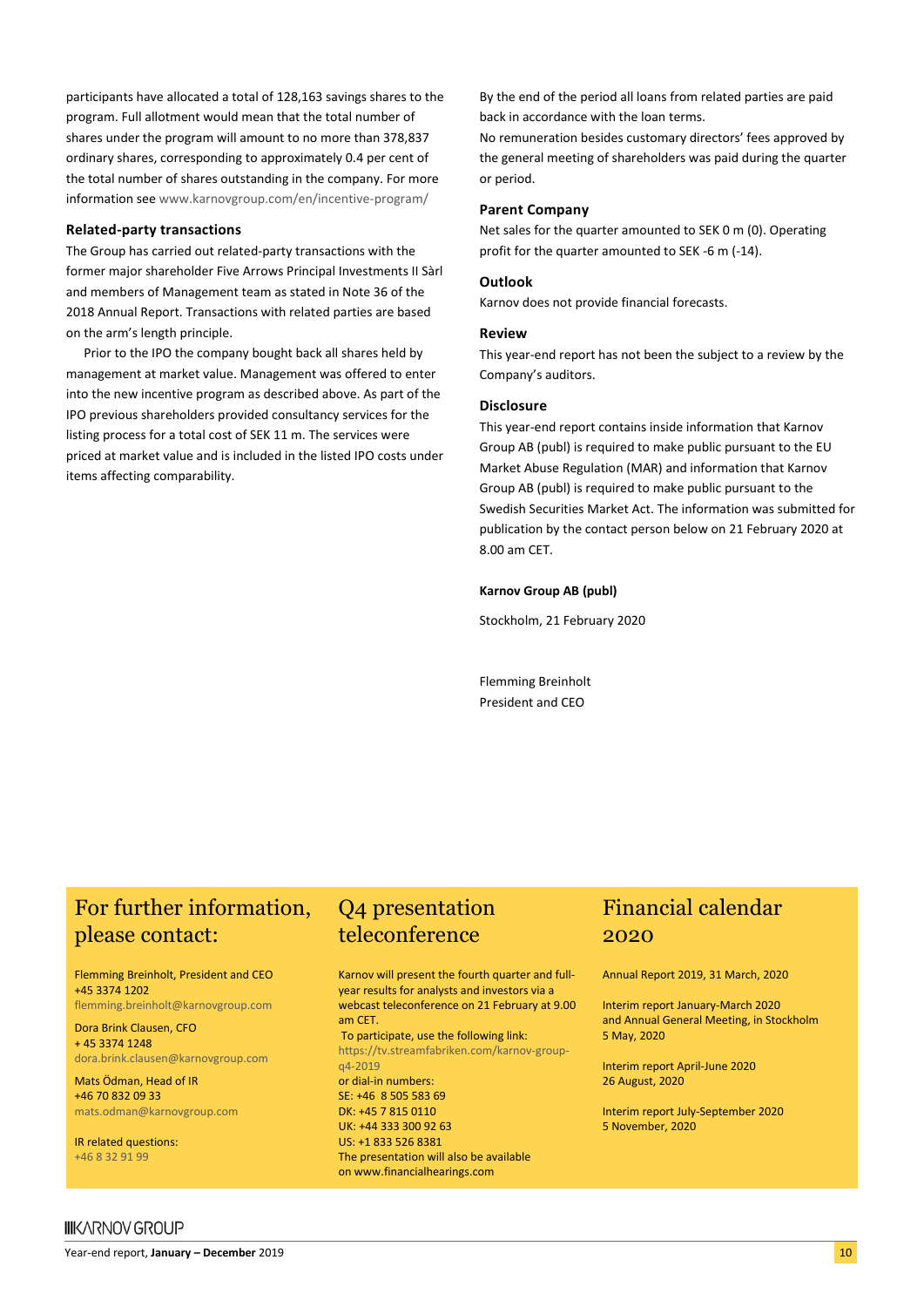## Consolidated statement of comprehensive income

|                                                               |           | Q4        |            | Jan-Dec    |
|---------------------------------------------------------------|-----------|-----------|------------|------------|
| <b>TSEK</b><br>Note                                           | 2019      | 2018      | 2019       | 2018       |
| 5<br>Net sales                                                | 189,183   | 178,817   | 757,087    | 715,342    |
| <b>Total revenue</b>                                          | 189,183   | 178,817   | 757,087    | 715,342    |
|                                                               |           |           |            |            |
| Goods for resale                                              | $-33,494$ | $-28,670$ | $-135,194$ | $-126,408$ |
| Employee benefit expenses                                     | $-62,741$ | -58,428   | $-222,994$ | $-215,434$ |
| Depreciations and amortisations                               | $-44,189$ | $-37,667$ | $-171,111$ | $-146,809$ |
| Other operating expenses                                      | $-43,052$ | $-47,735$ | $-147,607$ | $-164,009$ |
| <b>Operating profit</b>                                       | 5,707     | 6,317     | 80,181     | 62,682     |
| Financial income                                              | 14,070    | 81        | 14,425     | 319        |
| Financial expense                                             | $-6,482$  | $-21,231$ | -84,409    | $-98,217$  |
| <b>Net financial items</b>                                    | 7,588     | $-21,150$ | -69,984    | -97,898    |
| Write down of subsidiaries                                    | $-7,102$  |           | $-7,102$   |            |
| Profit before income tax                                      | 6,193     | $-14,833$ | 3,095      | $-35,216$  |
| Income tax                                                    | 1,645     | $-428$    | 385        | $-11,591$  |
| <b>Net result</b>                                             | 7,838     | $-15,261$ | 3,480      | -46,807    |
| Other comprehensive income:                                   |           |           |            |            |
| Items that may be reclassified to profit or loss:             |           |           |            |            |
| Exchange differences on translation of foreign operations     | $-31,429$ | -34,986   | 13,989     | $-6,410$   |
| Total comprehensive income for the period                     | $-23,591$ | -50,247   | 17,469     | $-53,217$  |
| Profit for the period is attributable to:                     |           |           |            |            |
| Shareholders in Karnov Group AB                               | 7,656     | $-16,291$ | 2,621      | $-50,927$  |
| Non-controlling interest                                      | 182       | 1,030     | 859        | 4,120      |
| Total profit for the period                                   | 7,838     | $-15,261$ | 3,480      | -46,807    |
| Total comprehensive income for the period is attributable to: |           |           |            |            |
| Shareholders in Karnov Group AB                               | $-23,773$ | $-51,277$ | 16,610     | $-57,337$  |
| Non-controlling interest                                      | 182       | 1,030     | 859        | 4,120      |
| Total comprehensive income                                    | $-23,591$ | $-50,247$ | 17,469     | $-53,217$  |
| Earnings per share, basic, SEK<br>4                           | 0.08      | 0.12      | 0.03       | $-0.77$    |
| Earnings per share, after dilution, SEK                       | 0.08      | $-0.36$   | 0.03       | $-1.14$    |

The above table shows a pro forma calculation of earnings per share based on the number of shares at time of issuing this report. For further information and details on earnings per share please refer to note 4.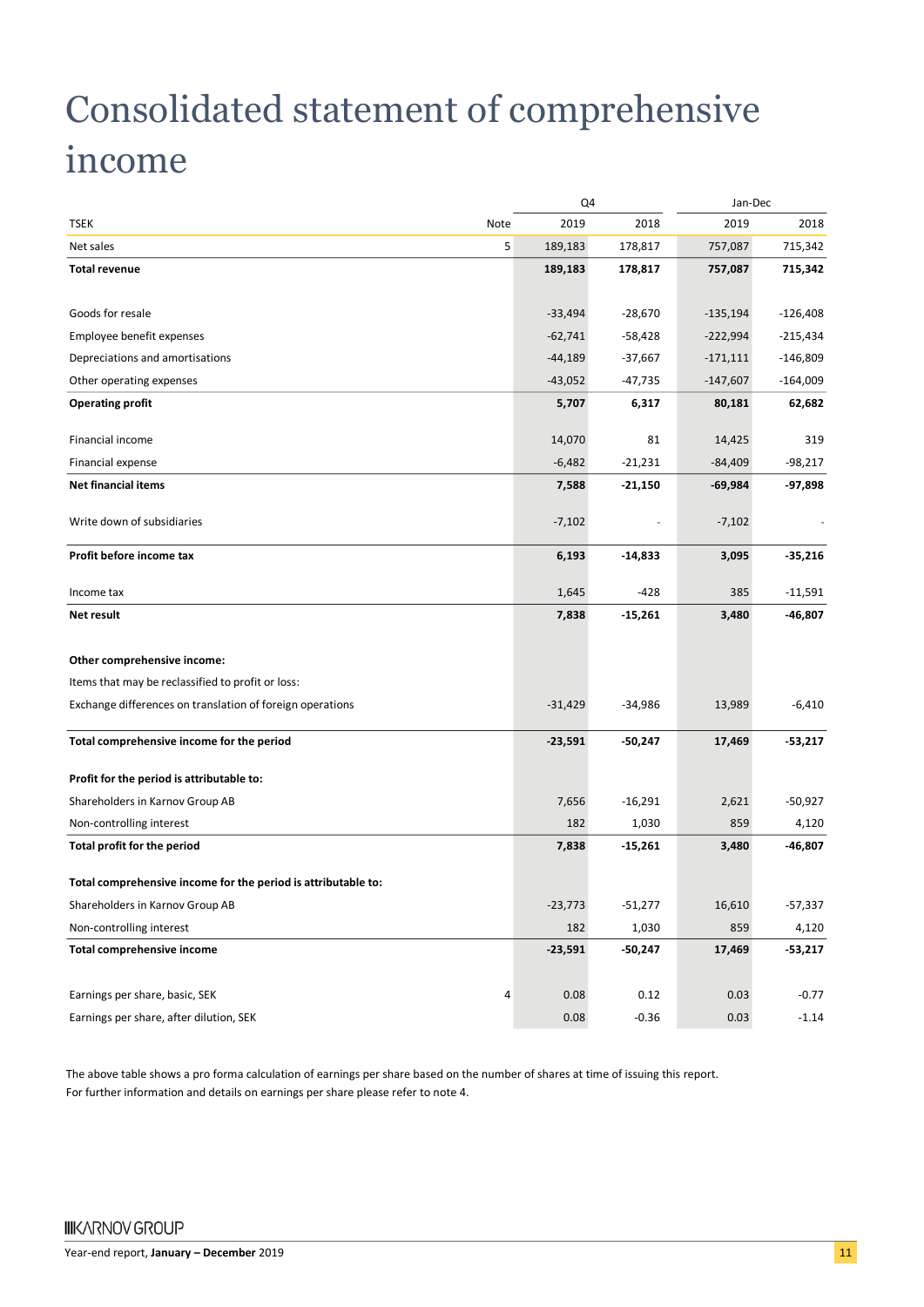## Consolidated balance sheet

| TSEK<br>Note                                                   | 31 Dec 2019 | 31 Dec 2018 |
|----------------------------------------------------------------|-------------|-------------|
| ASSETS:                                                        |             |             |
| Goodwill                                                       | 1,656,311   | 1,657,692   |
| Other intangible assets                                        | 1,263,117   | 1,289,596   |
| Right-of-use assets                                            | 112,477     |             |
| Property, plant and equipment (PPE)                            | 5,434       | 5,721       |
| Investments in associates                                      | 5,778       | 8,524       |
| Loans to associated companies                                  | 2,937       |             |
| Deposits                                                       | 2,729       | 2,628       |
| Deferred tax assets                                            | 425         | 832         |
| <b>Total non-current assets</b>                                | 3,049,208   | 2,964,993   |
| Inventories                                                    | 13,097      | 11,553      |
| 3<br>Trade receivables                                         | 209,672     | 169,231     |
| Prepaid expense and accrued income                             | 8,391       | 15,951      |
| Other receivables                                              | 14,387      | 1,926       |
| Tax receivable                                                 | 51,894      | 27,129      |
| Cash and cash equivalents                                      | 52,008      | 201,797     |
| <b>Total current assets</b>                                    | 349,449     | 427,587     |
| <b>TOTAL ASSETS</b>                                            | 3,398,657   | 3,392,580   |
|                                                                |             |             |
| <b>TSEK</b>                                                    | 31 Dec 2019 | 31 Dec 2018 |
| <b>EQUITY AND LIABILITIES:</b>                                 |             |             |
| Share capital                                                  | 1,503       | 688         |
| Share premium                                                  | 2,062,361   | 798,472     |
| Reserves                                                       | $-320,320$  | 30,532      |
| Retained earnings including net profit for the year            | $-217,050$  | $-223,017$  |
| Total equity attributable to the parent company's shareholders | 1,526,494   | 606,675     |
| Non-controlling interest                                       | 275         | 18,534      |
| <b>Total equity</b>                                            | 1,526,769   | 625,209     |
| Borrowing from credit institutions<br>З                        | 838,317     | 1,378,199   |
| Borrowing from related parties<br>3                            |             | 218,819     |
| Lease liabilities                                              | 102,783     |             |
| Deferred tax liability                                         | 170,551     | 256,581     |
| Provisions                                                     | 5,456       | 5,192       |
| <b>Total non-current liabilities</b>                           | 1,117,107   | 1,858,791   |
| Borrowing from credit institutions                             | 75,000      | 65,625      |
| Borrowing from related parties<br>3                            |             | 67,901      |
| Trade payables<br>3                                            | 12,477      | 30,890      |
| Current tax liabilities                                        | 71,860      | 17,617      |
| Accrued expenses                                               | 126,239     | 164,542     |
| Prepaid income                                                 | 399,586     | 342,902     |
| Deferred acquisition payment                                   |             | 130,588     |
| Lease liabilities                                              | 11,622      |             |
| Other current liabilities                                      | 57,997      | 88,515      |
| <b>Total current liabilities</b>                               | 754,781     | 908,580     |
| TOTAL EQUITY AND LIABILITIES                                   | 3,398,657   | 3,392,580   |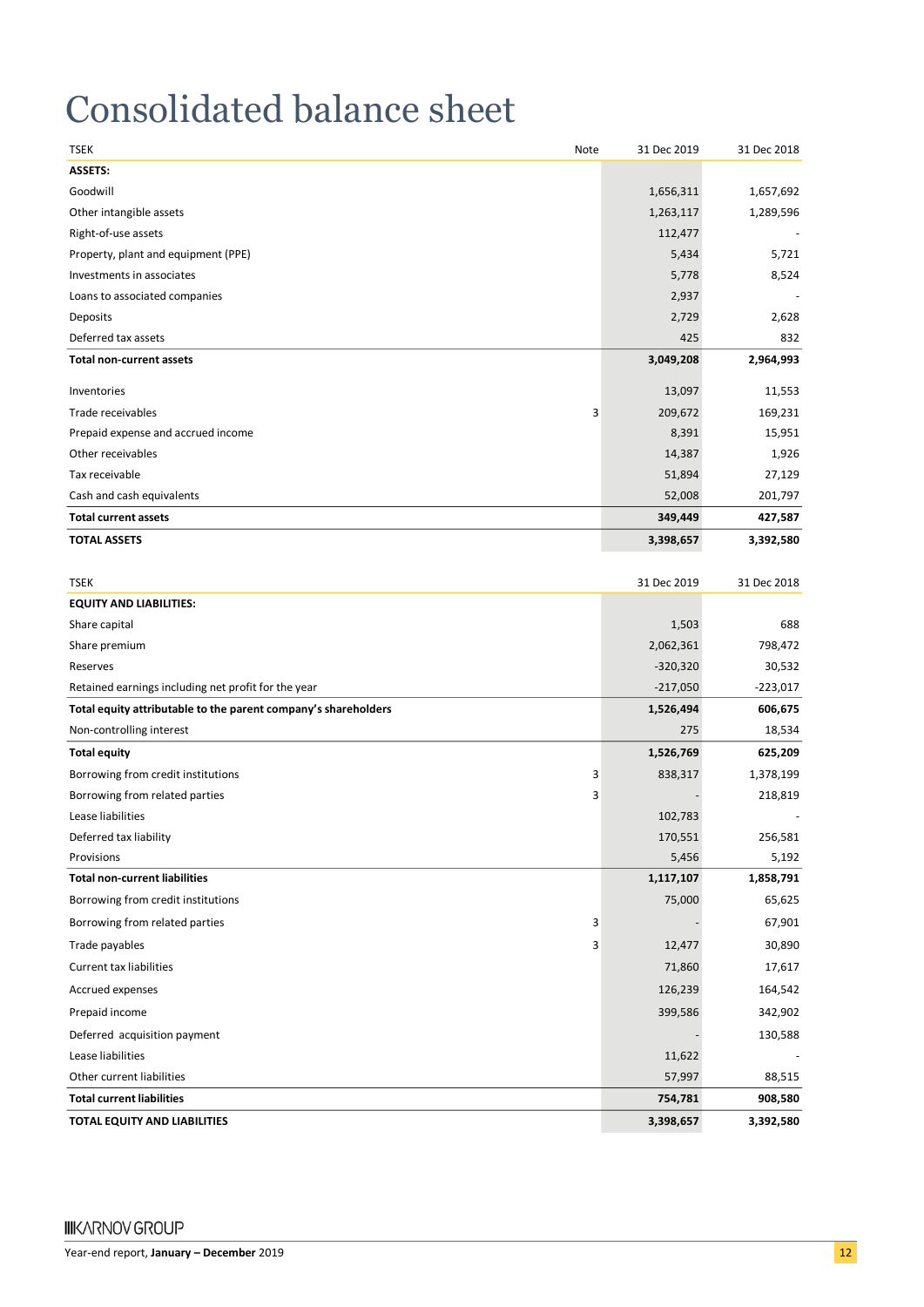## Consolidated statement of changes in equity

| Equity attributable to the parent company's shareholders |  |  |
|----------------------------------------------------------|--|--|
|----------------------------------------------------------|--|--|

| <b>TSEK</b>                                                  | Share<br>capital         | Share<br>premium         | Reserves  | Retained<br>earnings | Equity<br>attributable to the<br>parent company's<br>shareholders | Non-controlling<br>interest | Total equity |
|--------------------------------------------------------------|--------------------------|--------------------------|-----------|----------------------|-------------------------------------------------------------------|-----------------------------|--------------|
| Balance at 1 Jan 2018                                        | 688                      | 798,472                  | 53,888    | -131,985             | 721,063                                                           | $-15,851$                   | 705,212      |
| Adjustment to prior years*                                   | $\overline{\phantom{a}}$ | $\overline{\phantom{a}}$ | $-16,946$ | $-40,105$            | $-57,051$                                                         | 57,051                      |              |
| Restated balance at 1 Jan 2018                               | 688                      | 798,472                  | 36,942    | $-172,090$           | 664,012                                                           | 41,200                      | 705,212      |
| Net result                                                   |                          |                          |           | $-50,927$            | $-50,927$                                                         | 4,120                       | $-46,807$    |
| Other comprehensive income for the period                    |                          | $\overline{\phantom{a}}$ | $-6,410$  |                      | $-6,410$                                                          |                             | $-6,410$     |
| Total comprehensive income/loss                              |                          |                          | $-6,410$  | $-50,927$            | $-57,337$                                                         | 4,120                       | $-53,217$    |
| Transaction with shareholders in their<br>capacity as owners |                          |                          |           |                      |                                                                   |                             |              |
| Redemption of shares <sup>1</sup>                            |                          |                          |           |                      |                                                                   | -26,786                     | $-26,786$    |
| <b>Total transaction with shareholders</b>                   |                          |                          |           |                      |                                                                   | $-26,786$                   | $-26,786$    |
| Balance at 31 Dec 2018                                       | 688                      | 798,472                  | 30,532    | $-223,017$           | 606,675                                                           | 18,534                      | 625,209      |

\*Adjustment to prior year is commented in Karnov Group Annual Report 2018, p.9.

|                                                              |                          |                          |                          |                          | Equity              |                          |              |
|--------------------------------------------------------------|--------------------------|--------------------------|--------------------------|--------------------------|---------------------|--------------------------|--------------|
|                                                              |                          |                          |                          |                          | attributable to the |                          |              |
|                                                              | Share                    | Share                    |                          | Retained                 | parent company's    | Non-controlling          |              |
| <b>TSEK</b>                                                  | capital                  | premium                  | Reserves                 | earnings                 | shareholders        | interest                 | Total equity |
| Balance at 1 Jan 2019                                        | 688                      | 798,472                  | 30,532                   | $-223,017$               | 606,675             | 18,534                   | 625,209      |
| Net result                                                   | $\overline{\phantom{a}}$ | $\overline{\phantom{a}}$ | $\overline{\phantom{a}}$ | 2,621                    | 2,621               | 859                      | 3,480        |
| Other comprehensive income for the period                    | $\overline{\phantom{a}}$ | $\overline{\phantom{a}}$ | 13,989                   | $\overline{\phantom{a}}$ | 13,989              | $\overline{\phantom{a}}$ | 13,989       |
| Total comprehensive income/loss                              | $\blacksquare$           | ۰                        | 13,989                   | 2,621                    | 16,610              | 859                      | 17,469       |
| Transaction with shareholders in their<br>capacity as owners |                          |                          |                          |                          |                     |                          |              |
| Issue of ordinary shares due conversion of<br>debt           | 74                       | 209,186                  |                          |                          | 209,260             |                          | 209,260      |
| Purchase of shares from non-controlling<br>interest          | 102                      | 286,378                  | $-364,841$               |                          | $-78,361$           | $-19,118$                | $-97,478$    |
| Issue of ordinary shares to new investors                    | 639                      | 768,325                  |                          |                          | 768,964             |                          | 768,964      |
| Sharebased payment                                           |                          |                          |                          | 3,346                    | 3,346               |                          | 3,346        |
| <b>Total transaction with shareholders</b>                   | 815                      | 1,263,889                | $-364,841$               | 3,346                    | 903,209             | $-19,118$                | 884,092      |
| Balance at 31 Dec 2019                                       | 1,503                    | 2,062,361                | $-320,320$               | $-217,050$               | 1,526,494           | 275                      | 1,526,769    |

Equity attributable to the parent company's shareholders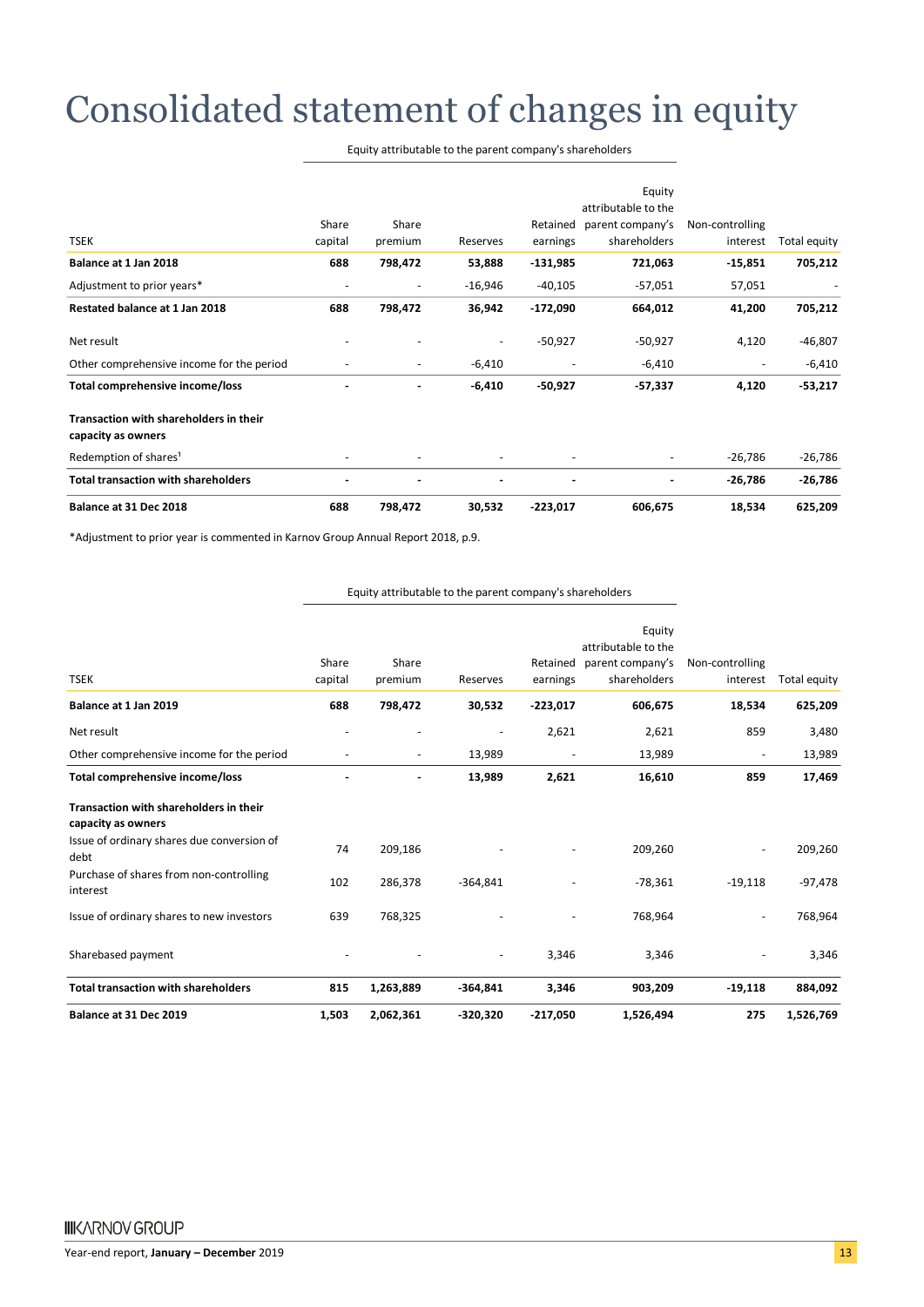## Consolidated statement cash flow

|                                                          | Q4         |                          | Jan-Dec      |            |
|----------------------------------------------------------|------------|--------------------------|--------------|------------|
| <b>TSEK</b>                                              | 2019       | 2018                     | 2019         | 2018       |
| <b>CASH FLOWS FROM OPERATING ACTIVITIES</b>              |            |                          |              |            |
| Operating profit                                         | 5,707      | 6,317                    | 80,181       | 62,682     |
| <b>Adjustments:</b>                                      |            |                          |              |            |
| Non-cash items                                           | 63,213     | 37,667                   | 190,217      | 146,809    |
| Effect of changes in working capital:                    |            |                          |              |            |
| Increase/decrease in inventories                         | $-387$     | 1,297                    | $-1,460$     | 1,119      |
| Increase/decrease in receivables                         | $-115,541$ | $-104,823$               | $-43,923$    | 10,942     |
| Increase/decrease in trade payables and other payables   | $-9,219$   | 47,554                   | $-50,903$    | 31,646     |
| Increase/decrease in prepaid income                      | 146,311    | 115,270                  | 53,091       | 10,195     |
| Interest paid                                            | $-4,672$   | $-12,979$                | $-31,878$    | $-52,779$  |
| Income tax paid                                          | $-34,195$  | $-3,453$                 | $-58,049$    | $-24,881$  |
| Net effect of changes in working capital                 | $-17,703$  | 42,866                   | -133,122     | -23,758    |
| Cash flow from operating activities                      | 51,217     | 86,850                   | 137,276      | 185,733    |
|                                                          |            |                          |              |            |
| <b>CASH FLOWS FROM INVESTING ACTIVITIES</b>              |            |                          |              |            |
| Acquisition of participations in associated companies    | $-4,282$   |                          | $-4,282$     | -8,492     |
| Acquisition of subsidiaries                              | 48         |                          | $-138,940$   | $-627,982$ |
| Loan to subsidiaries                                     | $-55$      | ä,                       | $-2,981$     |            |
| Increase/(decrease) in deposits and other assets         |            | 1                        |              | 49         |
| Acquisition of intangible assets                         | $-18,188$  | $-26,341$                | $-120,672$   | $-96,694$  |
| <b>Acquisition of PPE</b>                                | $-2,794$   | $-522$                   | $-3,940$     | $-2,008$   |
| Cash flow from investing activities                      | $-25,271$  | -26,862                  | -270,815     | -735,127   |
| <b>CASH FLOWS FROM FINANCING ACTIVITIES</b>              |            |                          |              |            |
| Increase/decrease in short term borrowings               | $-5,278$   | 83,483                   | $-59,603$    | 94,036     |
| Increase/decrease in lease liabilities                   | $-8,656$   | $\overline{\phantom{a}}$ | $-14,731$    |            |
| Principal payments on long-term debt                     |            | $-6,621$                 | $-1,459,831$ | -9,892     |
| Increase/decrease in long-term debt                      |            | $-1,069$                 | 844,200      | 575,579    |
| Transactions with non-controlling interest               |            |                          | $-97,478$    |            |
| Proceeds from IPO                                        |            | ÷,                       | 768,217      |            |
| Cash flow from financing activities                      | $-13,933$  | 75,793                   | $-19,226$    | 659,723    |
| Cash flow for the period                                 | 12,012     | 135,781                  | $-152,765$   | 110,329    |
| Cash and cash equivalents at the beginning of the period | 38,180     | 65,256                   | 201,797      | 93,879     |
| Exchange-rate differences in cash and cash equivalents   | 1,815      | 760                      | 2,975        | $-2,411$   |
| Cash and cash equivalents at the end of the period       | 52,008     | 201,797                  | 52,008       | 201,797    |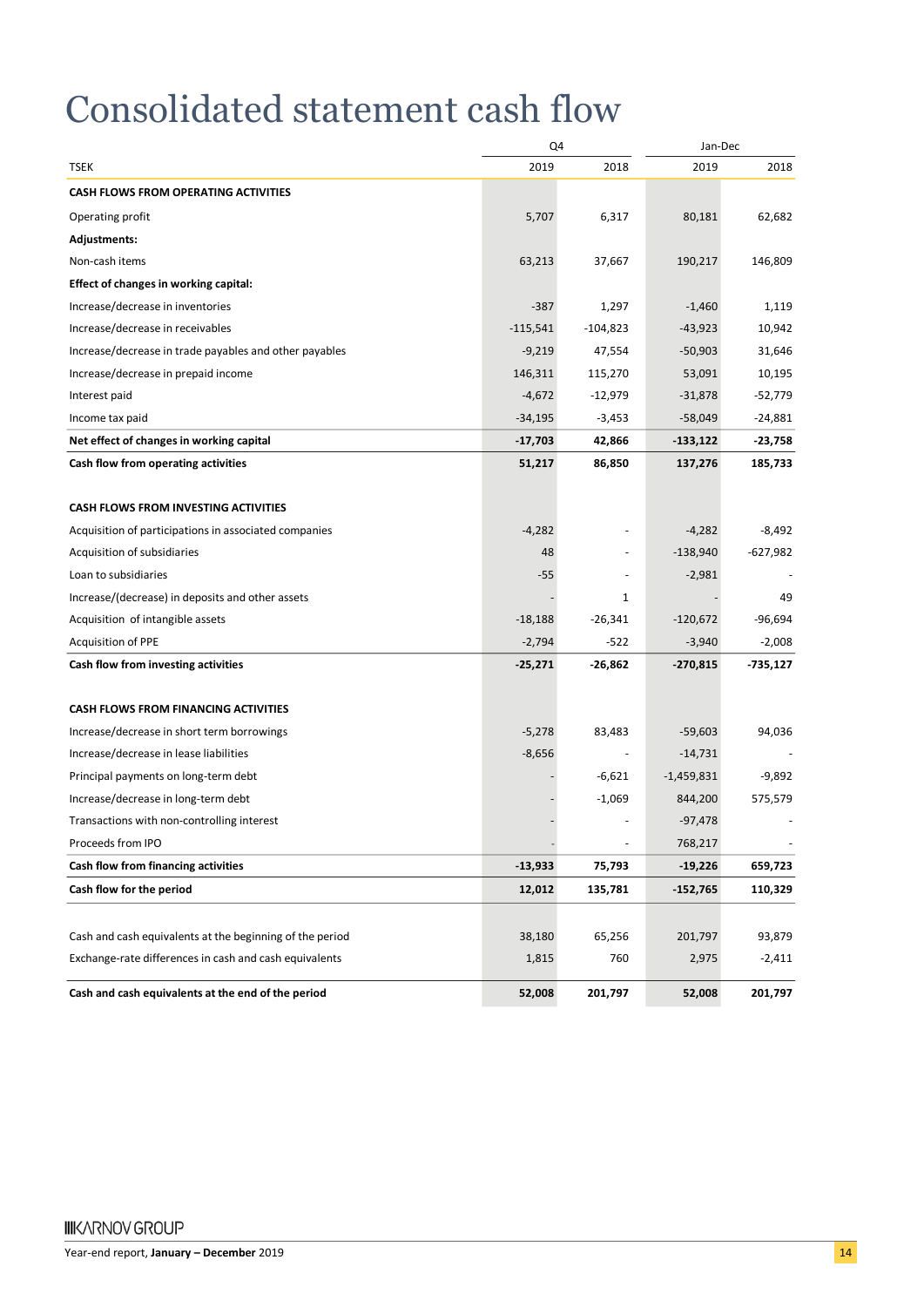## Parent company income statement

|                            |      | Q4        |           | Jan-Dec   |           |
|----------------------------|------|-----------|-----------|-----------|-----------|
| <b>TSEK</b>                | Note | 2019      | 2018      | 2019      | 2018      |
| Employee benefit expenses  |      | $-1,839$  | -         | $-7,440$  |           |
| Other operating expenses   |      | $-4,409$  | $-13,604$ | $-28,948$ | $-18,294$ |
| <b>Operating profit</b>    |      | $-6,248$  | $-13,604$ | $-36,388$ | $-18,294$ |
| Financial income           |      | $-10,394$ | 6,327     | 25,351    | 19,277    |
| Financial expense          |      | $-104$    | $-4,571$  | $-9,071$  | $-19,865$ |
| <b>Net financial items</b> |      | $-10,498$ | 1,756     | 16,280    | $-588$    |
|                            |      |           |           |           |           |
| Profit before income tax   |      | $-16,746$ | $-11,848$ | $-20,108$ | $-18,882$ |
| Income tax                 |      | 1,768     | 2,506     |           | $-215$    |
| Net result                 |      | $-14,978$ | $-9,342$  | $-20,108$ | $-19,097$ |
| Total comprehensive income |      | $-14,978$ | $-9,342$  | $-20,108$ | $-19,097$ |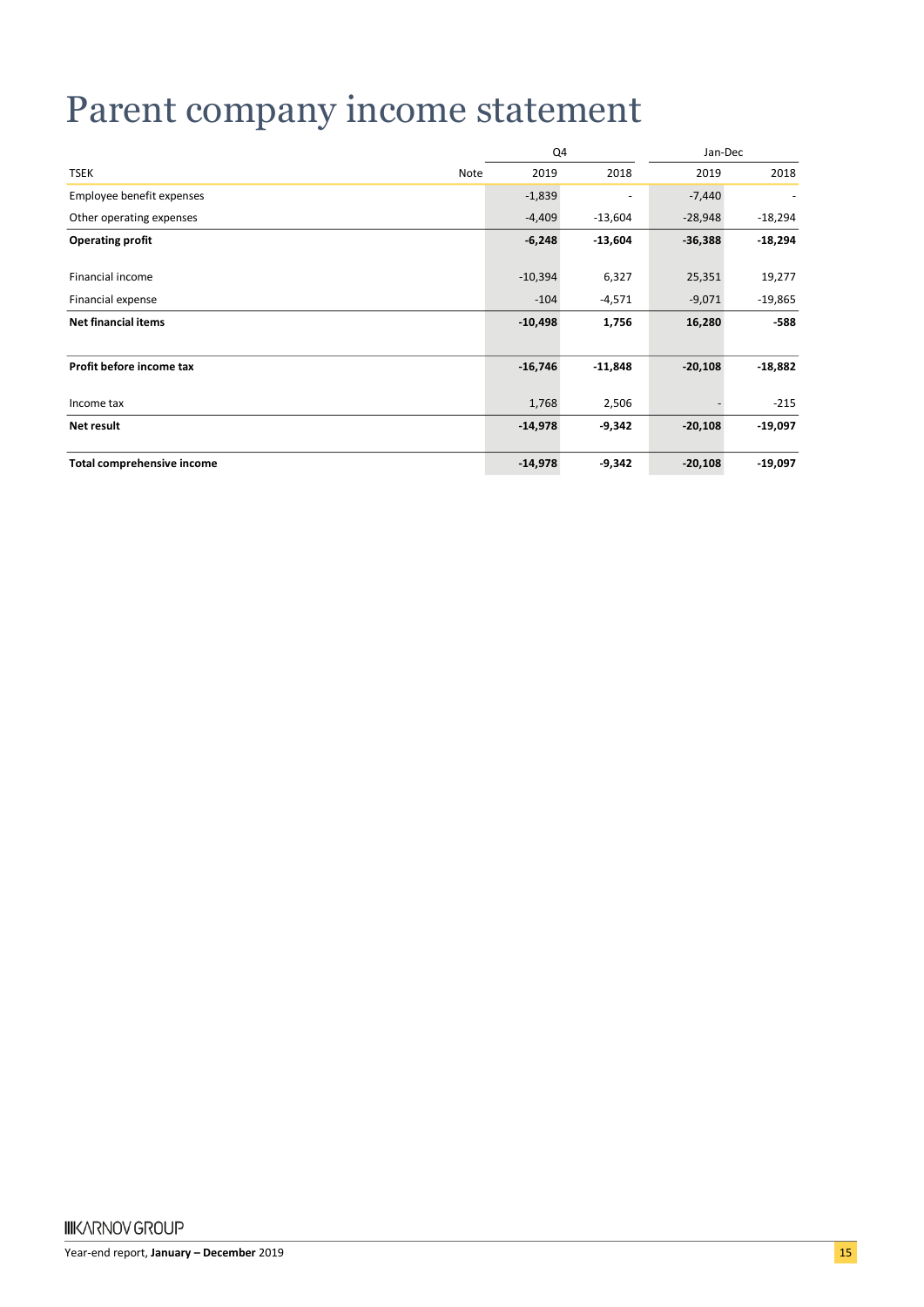## Parent company balance sheet

| <b>TSEK</b><br>Note                                 | 31 Dec 2019 | 31 Dec 2018 |
|-----------------------------------------------------|-------------|-------------|
| <b>ASSETS:</b>                                      |             |             |
| Investments in group enterprises                    | 1,143,458   | 759,500     |
| Receivables from group enterprises                  | 800,852     | 192,444     |
| <b>Total non-current assets</b>                     | 1,944,310   | 951,944     |
| Receivables from group enterprises                  |             | 5,790       |
| Other receivables                                   | 8,874       | 67          |
| Current tax receivable                              | 38,306      | 18,341      |
| Cash and cash equivalents                           | 156         | 974         |
| <b>Total current assets</b>                         | 47,336      | 25,172      |
| <b>TOTAL ASSETS</b>                                 | 1,991,646   | 977,116     |
|                                                     |             |             |
| <b>TSEK</b>                                         | 31 Dec 2019 | 31 Dec 2018 |
| <b>EQUITY AND LIABILITIES:</b>                      |             |             |
| <b>Restricted equity</b>                            |             |             |
| Share capital                                       | 1,503       | 688         |
| Non-restricted equity                               |             |             |
| Share premium                                       | 2,062,363   | 798,472     |
| Retained earnings including net profit for the year | $-73,755$   | $-53,644$   |
| <b>Total equity</b>                                 | 1,990,111   | 745,516     |
| Borrowing from related parties                      |             | 218,819     |
| <b>Total non-current liabilities</b>                |             | 218,819     |
| Trade payables                                      | 88          | 1,608       |
| Trade payables from group companies                 | 11          | 4,225       |
| Accrued expenses and prepaid income                 | 1,388       | 6,948       |
| Other current liabilities                           | 48          |             |
| <b>Total current liabilities</b>                    | 1,535       | 12,781      |
| <b>TOTAL EQUITY AND LIABILITIES</b>                 | 1,991,646   | 977,116     |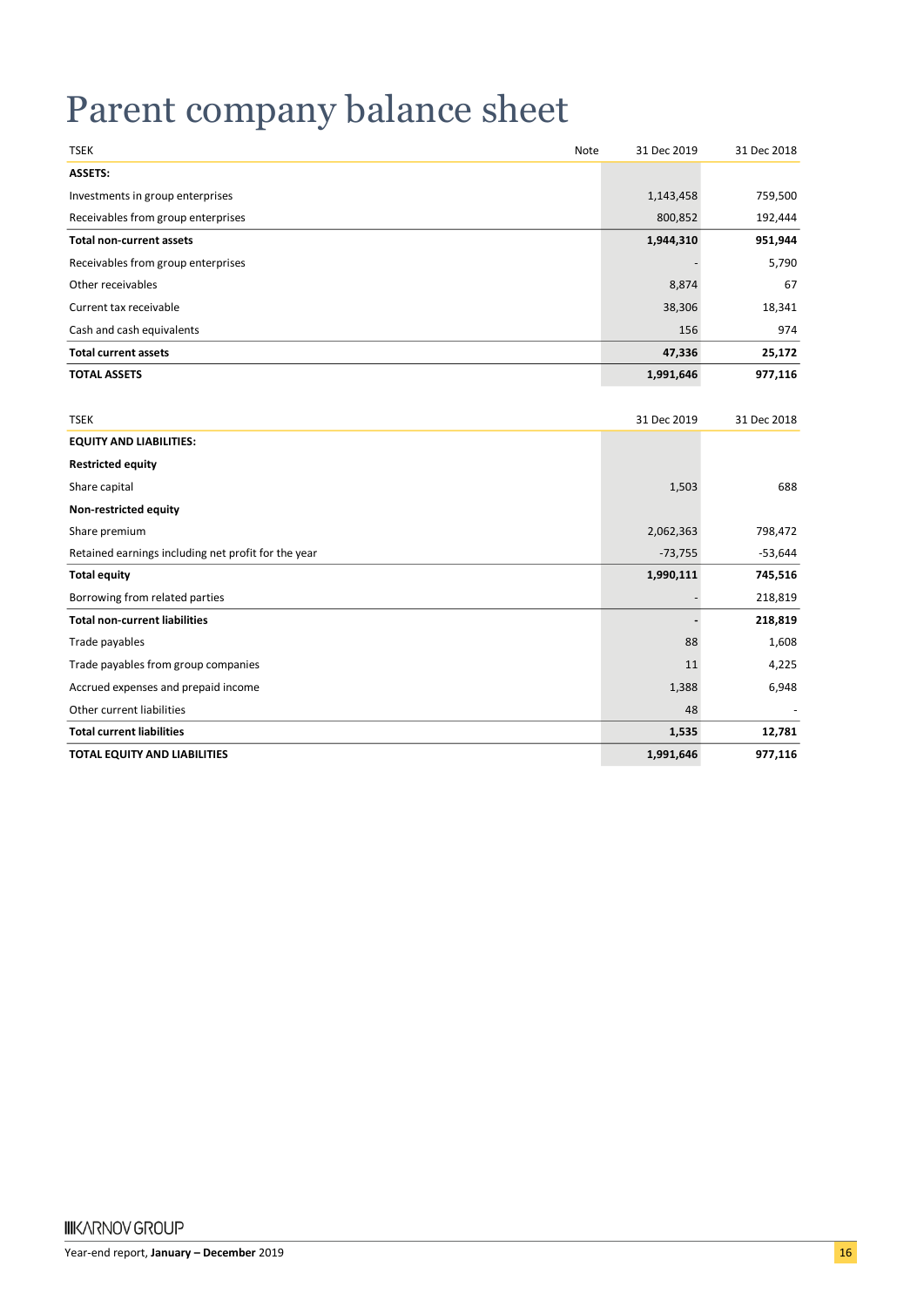### **Notes**

#### Accounting policies Note 1.

The consolidated interim financial statements for Karnov Group AB have been prepared in accordance with International Financial Reporting Standards (IFRS), as adopted by the EU, RFR 1 Supplementary Accounting Regulations for Groups and the Swedish Annual Accounts Act. The interim financial statements for the parent company have been prepared in accordance with RFR 2, Accounting for Legal Entities, and the Swedish Annual Accounts Act.

The accounting policies for the consolidated financial statements are unchanged compared to the Annual Report 2018, except for the following described below.

#### **New accounting standards applied from 1 January 2019**

A number of new or amended standards became applicable for the current reporting period, and the Group had to change its accounting policies and as a result of adopting IFRS 16 Leases. The impact of the adoption of the leasing standard and the new accounting policies are disclosed below. The other standards did not have any impact on the Group's accounting policies and did not require retrospective adjustments**.**

#### IFRS 16," LEASES"

The Group adopted IFRS 16 on the effective date of January 1, 2019 using the cumulative catch-up transition method. In accordance with the IFRS 16 transition guidance, comparative information is not restated. The reclassifications and the adjustments arising from the new leasing rules are therefore recognised in the opening balance sheet on 1 January 2019.

#### **Adjustments recognised on adoption**

On adoption of IFRS 16, the Group recognised lease liabilities in relation to leases which had previously been classified as 'operating leases' under the principles of IAS 17 Leases. These liabilities were measured at the present value of the remaining lease payments, discounted using the lessee's incremental borrowing rate as of 1 January 2019.

For leases previously classified as finance leases the entity recognised the carrying amount of the lease asset and lease liability immediately before transition as the carrying amount of the right of use asset and the lease liability at the date of initial application. The measurement principles of IFRS 16 are only applied after that date. The remeasurements to the lease liabilities were recognised as adjustments to the related right-ofuse assets immediately after the date of initial application.

| <b>TSEK</b>                                                                              | 2019     |
|------------------------------------------------------------------------------------------|----------|
| Operating lease commitments as at 31 December 2018                                       | 39,768   |
| Adjustments relating to changes in the treatment of<br>extension and termination options | 68,551   |
| Adjustments relating to changes in rate affecting variable<br>payments                   | $-2,094$ |
| Lease liability recognised as at 1 January 2019                                          | 106,225  |
| Of which are:                                                                            |          |
| Current lease liabilities                                                                | 14,221   |
| Non-current lease liabilities                                                            | 92,004   |
|                                                                                          | 106,225  |

The associated right-of use assets were measured at the amount equal to the lease liability, adjusted by the amount of any prepaid or accrued lease payments relating to that lease recognised in the balance sheet as at 31 December 2018. There were no onerous lease contracts that would have required an adjustment to the right-of-use assets at the date of initial application.

The recognised right-of-use assets relate to the following types of assets:

| Total right-of-use assets | 112,477 | 106,225 |
|---------------------------|---------|---------|
| Cars                      | 2.316   | 1,282   |
| Equipment                 | 826     | 1,159   |
| Properties                | 109.335 | 103,784 |
| <b>TSEK</b>               | 2019    | 2019    |
|                           | 31 Dec  | 01 Jan  |

The change in accounting policy affected the following items in the balance sheet on 1 January 2019**:**

|                                   | 01 Jan     |
|-----------------------------------|------------|
| TSEK                              | 2019       |
| Right-of-use assets - increase by | 106.225    |
| Lease liabilities - increase by   | $-106.225$ |
|                                   |            |

**The net impact on retained earnings on 1 January 2019 was a decrease of**

#### **Practical expedients applied**

In applying IFRS 16 for the first time, the Group has used the following practical expedients permitted by the standard:

- the use of a single discount rate to a portfolio of leases with reasonably similar characteristics
- reliance on previous assessments on whether leases are onerous
- the accounting for operating leases with a remaining lease term of less than 12 months as at 1 January 2019 as shortterm leases
- the exclusion of initial direct costs for the measurement of the right-of-use asset at the date of initial application, and

 **-**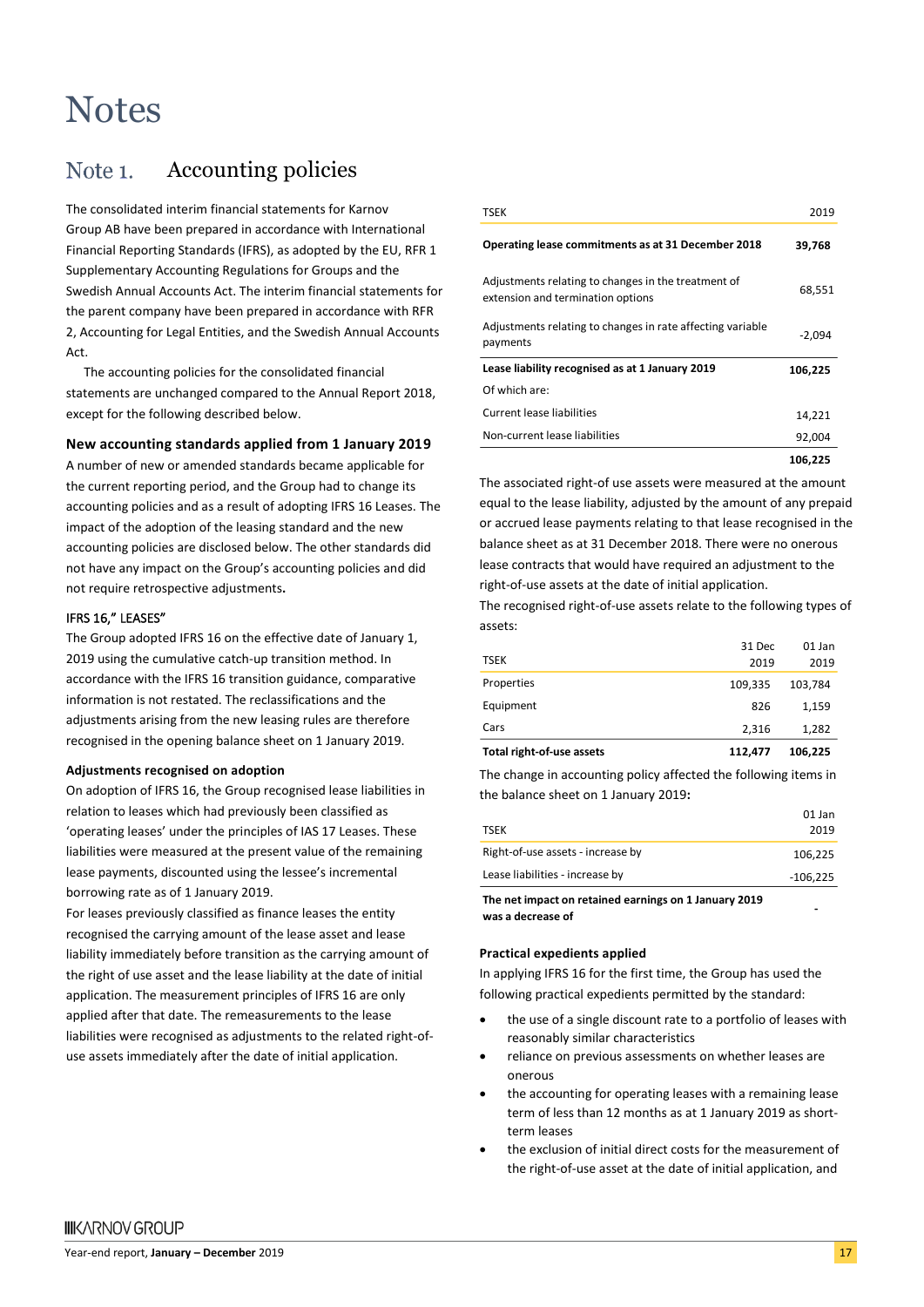**IIIKARNOV GROUP** 

Year-end report, **January – December** 2019 18

estimates are the same as in the most recent annual report. See the Annual report 2018 Note 4, page 40, for further details regarding critical estimates and judgements.

Critical estimates and judgements

- the exercise price of a purchase option if the lessee is
- a present value basis. Lease liabilities include the net present

line basis.

Note 2.

- any lease incentives receivable
- 
- 
- 

Preparation of financial statements requires the company management to make assessments and estimations along with assumptions that affect the application of accounting policies and the reported amounts of assets and liabilities, income and expenses. The actual outcome may differ from these estimates. The critical assessments and sources of uncertainty in the

- fixed payments (including in-substance fixed payments), less
- 
- value guarantees
- reasonably certain to exercise that option, and
- Assets and liabilities arising from a lease are initially measured on value of the following lease payments:
- 
- 
- 
- variable lease payment that are based on an index or a rate amounts expected to be payable by the lessee under residual
- 
- 
- 

purposes. Until the 2018 financial year, leases of property, plant and equipment were classified as either finance or operating leases.

• the use of hindsight in determining the lease term where the contract contains options to extend or terminate the lease. The Group has also elected not to reassess whether a contract is,

Payments made under operating leases (net of any incentives received from the lessor) were charged to profit or loss on a straight-line basis over the period of the lease.

The Group leases various offices, warehouses, retail stores, equipment and cars. Rental contracts are typically made for fixed periods of 3 to 10 years. Lease terms are negotiated on an individual basis and contain a wide range of different terms and conditions. The lease agreements do not impose any covenants, but leased assets may not be used as security for borrowing

- From 1 January 2019, leases are recognised as a right-of-use asset and a corresponding liability at the date at which the leased asset is available for use by the Group. Each lease payment is allocated between the liability and finance cost. The finance cost is charged
- 
- to profit or loss over the lease period so as to produce a constant periodic rate of interest on the remaining balance of the liability
- for each period. The right-of-use asset is depreciated over the shorter of the asset's useful life and the lease term on a straight-

or contains a lease at the date of initial application. Instead, for contracts entered into before the transition date, the Group relied on its assessment made applying IAS 17 and IFRIC 4 Determining whether an Arrangement contains a Lease. **The Group's leasing activities and how these are accounted for** in the lease. If that rate cannot be determined, the lessee's incremental borrowing rate is used, being the rate that the lessee would have to pay to borrow the funds necessary to obtain an asset of similar value in a similar economic environment with similar terms and conditions.

Right-of-use assets are measured at cost comprising the following:

• payments of penalties for terminating the lease, if the lease

The lease payments are discounted using the interest rate implicit

• the amount of the initial measurement of lease liability

term reflects the lessee exercising that option.

- any lease payments made at or before the commencement date less any lease incentives received
- any initial direct costs, and
- restoration costs.

Payments associated with short-term leases and leases of lowvalue assets are recognised on a straight-line basis as an expense in profit or loss. Short-term leases are leases with a lease term of 12 months or less. Low-value assets comprise IT-equipment and small items of office furniture.

#### **Incentive program**

Karnov Group has set-up a share-based incentive program to encourage a broad ownership amongst company's employees, retain competent employees, facilitate recruitment, increase the alignment of interest between the employees and the company's shareholders and increase motivation to reach or exceed the company's financial targets.

The program entitles the employees to receive performance shares, based on the achievement of the KPIs attached to the shares and a fulfilment of service in the vesting period (3 years).

The fair value of granted performance shares is estimated using a stochastic (quasi-Monte Carlo) valuation model, taking into account the terms and conditions upon which the performance shares were granted.

On initial recognition of performance shares, an estimate is made of the number of awards expected to vest and subsequently revised for any changes. Accordingly, recognition is based on the number of awards that ultimately vest.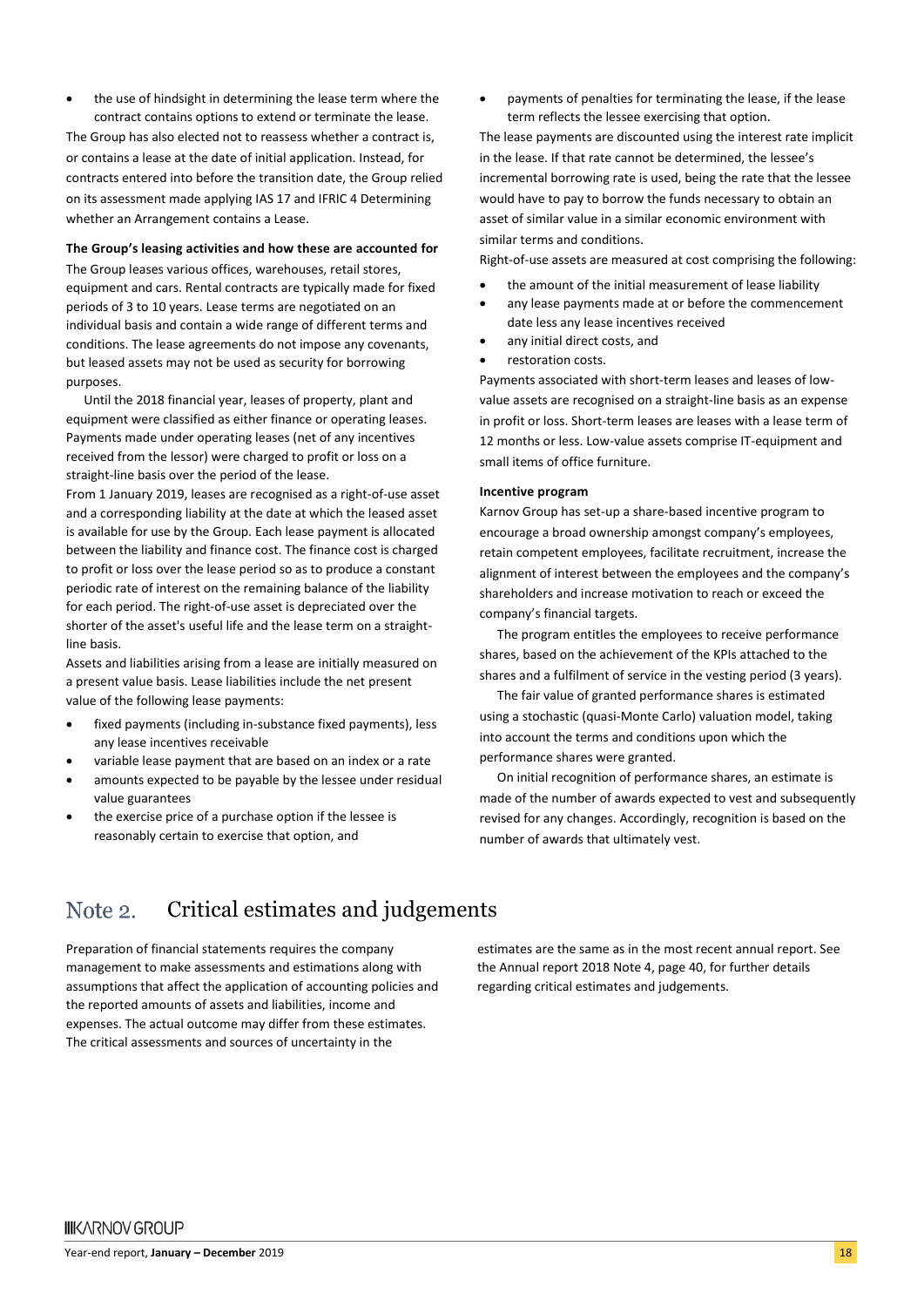#### Fair value of financial instruments Note  $3$ .

|                                                                   | Carrying amount |             | Fair value  |             |  |
|-------------------------------------------------------------------|-----------------|-------------|-------------|-------------|--|
| <b>TSEK</b>                                                       | 31 Dec 2019     | 31 Dec 2018 | 31 Dec 2019 | 31 Dec 2018 |  |
| <b>FINANCIAL ASSETS</b>                                           |                 |             |             |             |  |
| <b>Financial assets at amortised cost</b>                         |                 |             |             |             |  |
| Trade receivables                                                 | 209,672         | 169,231     | 209,672     | 169,231     |  |
| Cash and cash equivalents                                         | 52,008          | 201,797     | 52,008      | 201,797     |  |
| Total                                                             | 261,680         | 371,028     | 261,680     | 371,028     |  |
|                                                                   |                 |             |             |             |  |
| <b>FINANCIAL LIABILITIES</b>                                      |                 |             |             |             |  |
| Financial liabilities at fair value through profit or loss (FVPL) |                 |             |             |             |  |
| Contingent considerations                                         | 18,533          | 44,759      | 18,533      | 44,759      |  |
| Liabilities at amortised cost                                     |                 |             |             |             |  |
| Trade payables                                                    | 12,477          | 30,890      | 12,477      | 30,890      |  |
| Non-current borrowing from credit institutions                    | 838,317         | 1,378,199   | 838,317     | 1,378,199   |  |
| Current borrowings from credit institutions                       | 75,000          | 65,625      | 75,000      | 65,625      |  |
| Deferred acquisition payment                                      |                 | 130,588     |             | 130,588     |  |
| Non-current borrowings from related parties                       |                 | 218,819     |             | 218,819     |  |
| Current borrowing from related parties                            |                 | 67,901      |             | 67,901      |  |
| Total                                                             | 944,327         | 1,936,781   | 944,327     | 1,936,781   |  |

#### **Trade receivables**

Due to the short-term nature of current receivables, their carrying amount is considered to be the same as their fair value.

#### **Cash and cash equivalents**

Cash and cash equivalents are unsecured with a short credit period and are therefore considered to have a fair value equal to the carrying amount. These are classified at level 2 in the fair value hierarchy.

#### **Contingent consideration**

The carrying amounts of contingent considerations are considered to be the same as the fair value. The fair value of the contingent considerations was estimated by calculating the present value of the future expected cash flows. The estimates are based on discount rates between 7 percent and 10 percent. These are classified at level 3 in the fair value hierarchy.

#### **Trade payables**

Trade payables are unsecured and are usually paid within 30 days of recognition. Due to the short-term nature of trade payables, their carrying amounts are considered to be the same as their fair value.

#### **Non-current borrowing from credit institutions**

The carrying amount of non-current borrowings is considered to be the same as their fair values, since interest payable on those borrowings is close to current market rates. These are classified at level 2 in the fair value hierarchy.

#### **Current borrowings from credit institutions**

The fair value of current borrowings is considered to be the same as the carrying amount since the interest payable on those borrowings is either close to current market rates or the borrowings are of a short-term nature. They are classified at level 2 in the fair value hierarchy.

#### **Deferred payments**

Deferred payments are related to contractual undertakings to pay the full sum in future periods, and therefore the carrying amount is the same as the fair value. These are classified at level 2 in the fair value hierarchy.

#### **Non-current borrowings from related parties**

The fair values of related party borrowings are based on discounted cash flows using a current borrowing rate. They are classified at level 2 in the fair value hierarchy due to the use of unobservable inputs, including own credit risk.

#### **Current borrowings from related parties**

The fair value of current borrowings from related parties is considered to be the same as the carrying amount since the interest payable is either close to current market rates or the borrowings are of a short-term nature.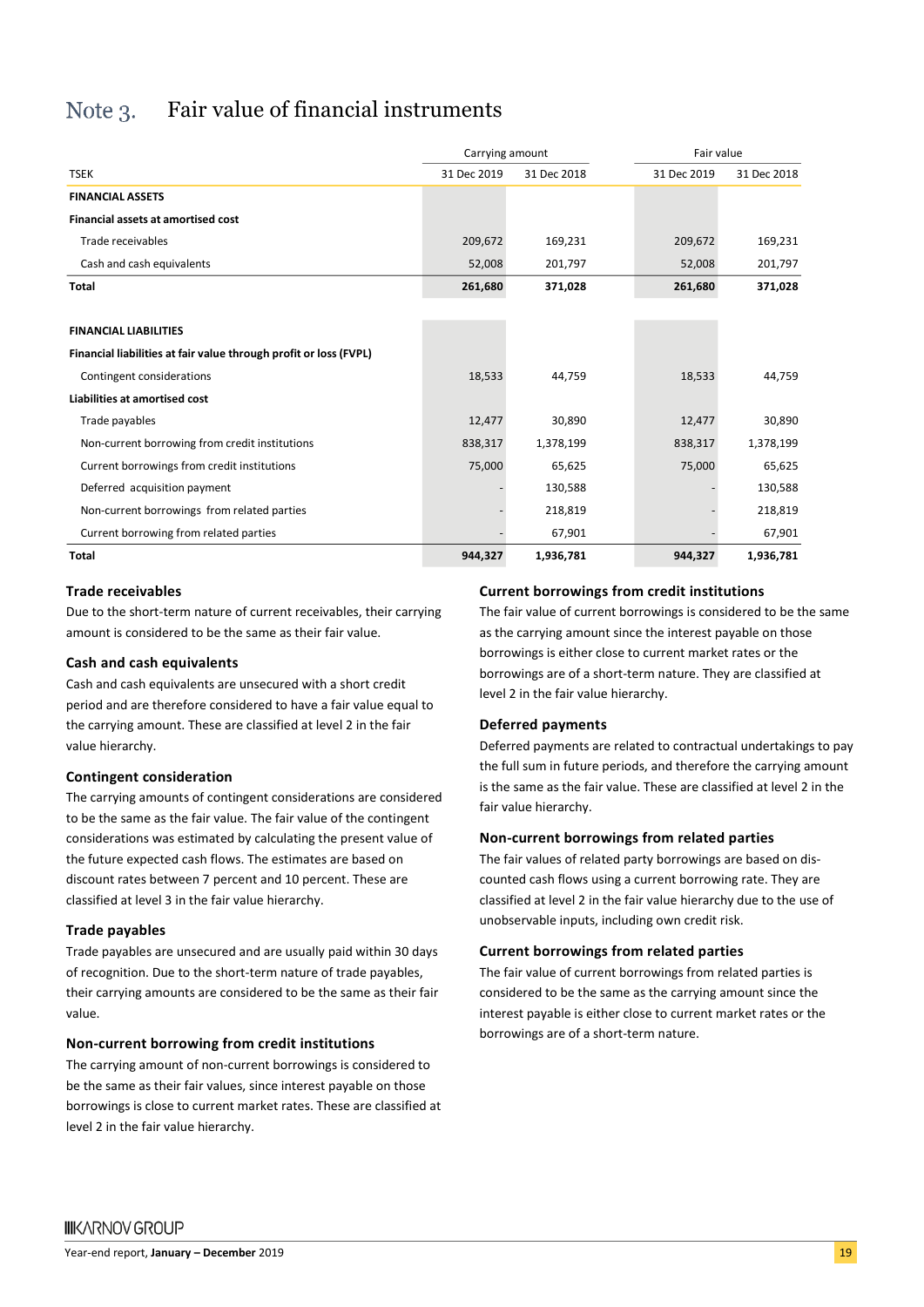#### Note 4. Earnings per share

|                                                  | Q4         |            | Jan-Dec    |            |  |
|--------------------------------------------------|------------|------------|------------|------------|--|
| <b>TSEK</b>                                      | 2019       | 2018       | 2019       | 2018       |  |
| Earnings attributable to shareholders            | 7,656      | $-16,291$  | 2,621      | $-50,927$  |  |
| Weighted average numbers of outstanding shares:* |            |            |            |            |  |
| <b>Basic</b>                                     | 97,670,567 | 44,724,680 | 84,434,095 | 44,724,680 |  |
| After listing (Proforma)                         | 97,670,567 | 97,670,567 | 97,670,567 | 97,670,567 |  |
| Earnings per share, basic, SEK                   | 0.08       | $-0.36$    | 0.03       | $-1.14$    |  |
| Earnings per share, after dilution, SEK          | 0.08       | $-0.36$    | 0.03       | $-1.14$    |  |

Earnings per share before and after dilution is affected by the incentive program for the employees. The formula for calculating earnings per share: earnings per share = (total profit for the

period – dividend on preference shares)/average number of outstanding common shares.

#### Segment reporting and disaggregated revenue Note 5.

Operating segments are reported in a manner consistent with the internal reporting provided to the chief operating decision maker. The CEO has been identified as the chief operating decision maker and assesses the financial performance and position of the Group and makes strategic decisions. Within Karnov Group, operating segments are defined by geography and are monitored down to

EBIT level. Below EBIT level and on balance sheet and cash flow statements the assessment of financial performance and position is conducted entirely on Group level. Karnov's business operations are media independent and the Company monitors the overall net sales distribution trend between online and offline products at Group level.

|                        | Denmark  |        | Sweden |          | Total   |           |           |
|------------------------|----------|--------|--------|----------|---------|-----------|-----------|
| <b>TSEK</b>            | Q4       |        | Q4     |          | Q4      |           | Jan-Dec   |
|                        | 2019     | 2018   | 2019   | 2018     | 2019    | 2018      | 2018      |
| Online                 |          |        |        |          | 149,890 | 135,798   | 532,553   |
| Offline                |          |        |        |          | 39,293  | 43,019    | 182,789   |
| <b>Total net sales</b> | 102,553  | 96,338 | 86,631 | 82,479   | 189,183 | 178,817   | 715,342   |
| <b>EBITDA</b>          | 14,469   | 30,652 | 35,427 | 13,333   | 49,896  | 43,984    | 209,491   |
| EBITA                  | 12,563   | 29,914 | 26,350 | 6,617    | 38,912  | 36,529    | 182,760   |
| <b>EBIT</b>            | $-1,333$ | 14,545 | 7,040  | $-8,226$ | 5,707   | 6,317     | 62,682    |
| Net financial items    |          |        |        |          | 7,588   | $-21,150$ | $-97,898$ |
| Profit before tax      |          |        |        |          | 6,193   | $-14,833$ | $-35,216$ |
| Income tax expenses    |          |        |        |          | 1,645   | $-428$    | $-11,591$ |
| Net result             |          |        |        |          | 7,838   | $-15,261$ | $-46,807$ |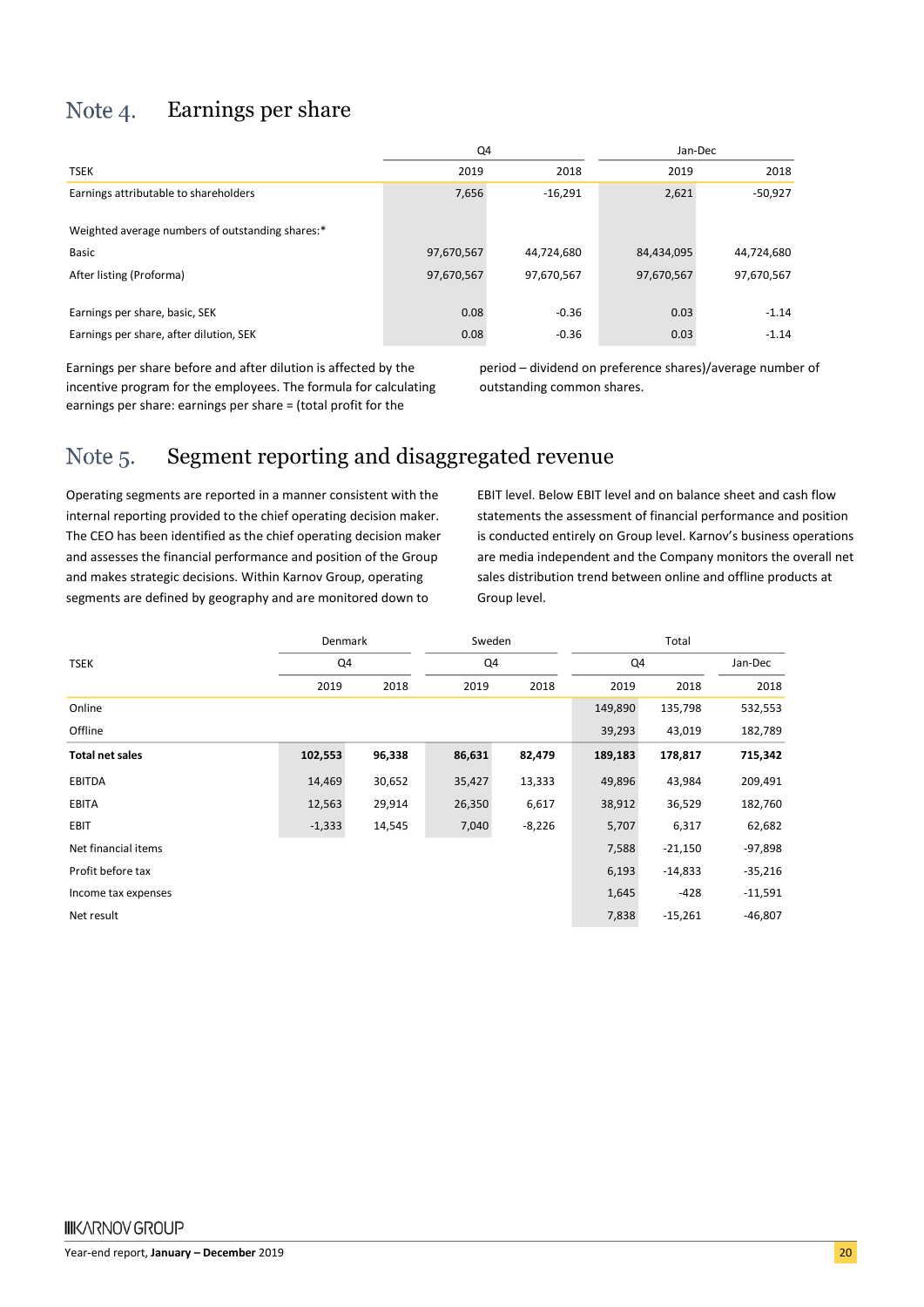| Jan-Dec<br>Jan-Dec<br><b>TSEK</b><br>Jan-Dec<br>2018<br>2019<br>2018<br>2018<br>2019<br>2019<br>Online<br>581,673<br>532,553<br>Offline<br>175,414<br>182,789<br>420,656<br>396,624<br>336,431<br>715,342<br><b>Total net sales</b><br>318,718<br>757,087<br><b>EBITDA</b><br>131,396<br>64,582<br>251,292<br>144,910<br>119,896<br>209,491<br>123,515<br>40,861<br>205,975<br>EBITA<br>141,899<br>82,461<br>182,760<br><b>EBIT</b><br>64,957<br>80,733<br>$-18,051$<br>80,181<br>62,682<br>15,224<br>Net financial items<br>$-69,984$<br>$-97,898$<br>Profit before tax<br>3,095<br>$-35,216$<br>385<br>$-11,591$<br>Income tax expenses<br>Net result<br>3,480<br>$-46,807$ | Denmark |  | Sweden |  | Total |  |  |  |
|-------------------------------------------------------------------------------------------------------------------------------------------------------------------------------------------------------------------------------------------------------------------------------------------------------------------------------------------------------------------------------------------------------------------------------------------------------------------------------------------------------------------------------------------------------------------------------------------------------------------------------------------------------------------------------|---------|--|--------|--|-------|--|--|--|
|                                                                                                                                                                                                                                                                                                                                                                                                                                                                                                                                                                                                                                                                               |         |  |        |  |       |  |  |  |
|                                                                                                                                                                                                                                                                                                                                                                                                                                                                                                                                                                                                                                                                               |         |  |        |  |       |  |  |  |
|                                                                                                                                                                                                                                                                                                                                                                                                                                                                                                                                                                                                                                                                               |         |  |        |  |       |  |  |  |
|                                                                                                                                                                                                                                                                                                                                                                                                                                                                                                                                                                                                                                                                               |         |  |        |  |       |  |  |  |
|                                                                                                                                                                                                                                                                                                                                                                                                                                                                                                                                                                                                                                                                               |         |  |        |  |       |  |  |  |
|                                                                                                                                                                                                                                                                                                                                                                                                                                                                                                                                                                                                                                                                               |         |  |        |  |       |  |  |  |
|                                                                                                                                                                                                                                                                                                                                                                                                                                                                                                                                                                                                                                                                               |         |  |        |  |       |  |  |  |
|                                                                                                                                                                                                                                                                                                                                                                                                                                                                                                                                                                                                                                                                               |         |  |        |  |       |  |  |  |
|                                                                                                                                                                                                                                                                                                                                                                                                                                                                                                                                                                                                                                                                               |         |  |        |  |       |  |  |  |
|                                                                                                                                                                                                                                                                                                                                                                                                                                                                                                                                                                                                                                                                               |         |  |        |  |       |  |  |  |
|                                                                                                                                                                                                                                                                                                                                                                                                                                                                                                                                                                                                                                                                               |         |  |        |  |       |  |  |  |
|                                                                                                                                                                                                                                                                                                                                                                                                                                                                                                                                                                                                                                                                               |         |  |        |  |       |  |  |  |

#### Alternative performance measures Note 6.

Karnov's financial statements include alternative performance measures, which complement the measures that are defined or specified in applicable rules for financial reporting. Alternative performance measures are presented since, in their context, they provide clearer or more in-depth information than the measures defined in applicable rules for financial reporting. The alternative

performance measures are derived from the Group's consolidated financial reporting and are not measured in accordance with IFRS. Karnov's definition of these measures, which are not described

under IFRS, is provided in the section Financial definitions. Reconciliation of the alternative performance measures is presented below.

| <b>Total net sales</b>   | Q4      |         | Jan-Dec |         |
|--------------------------|---------|---------|---------|---------|
| <b>TSEK</b>              | 2019    | 2018    | 2019    | 2018    |
| Organic business         | 186,139 | 120,091 | 743,861 | 469,169 |
| <b>Acquired business</b> |         | 54,097  |         | 223,418 |
| Currency                 | 3.044   | 4.629   | 13,226  | 22,755  |
| <b>Total net sales</b>   | 189,183 | 178,817 | 757,087 | 715,342 |

| Total net sales split, % | Q4   |       | Jan-Dec |       |
|--------------------------|------|-------|---------|-------|
| <b>TSEK</b>              | 2019 | 2018  | 2019    | 2018  |
| Organic growth, %        | 4.1% | 0.8%  | 4.0%    | 3.9%  |
| Acquired growth, %       |      | 45.4% |         | 49.5% |
| Currency effect, %       | 1.7% | 3.9%  | 1.8%    | 5.0%  |
| Total growth, %          | 5.8% | 50.1% | 5.8%    | 58.4% |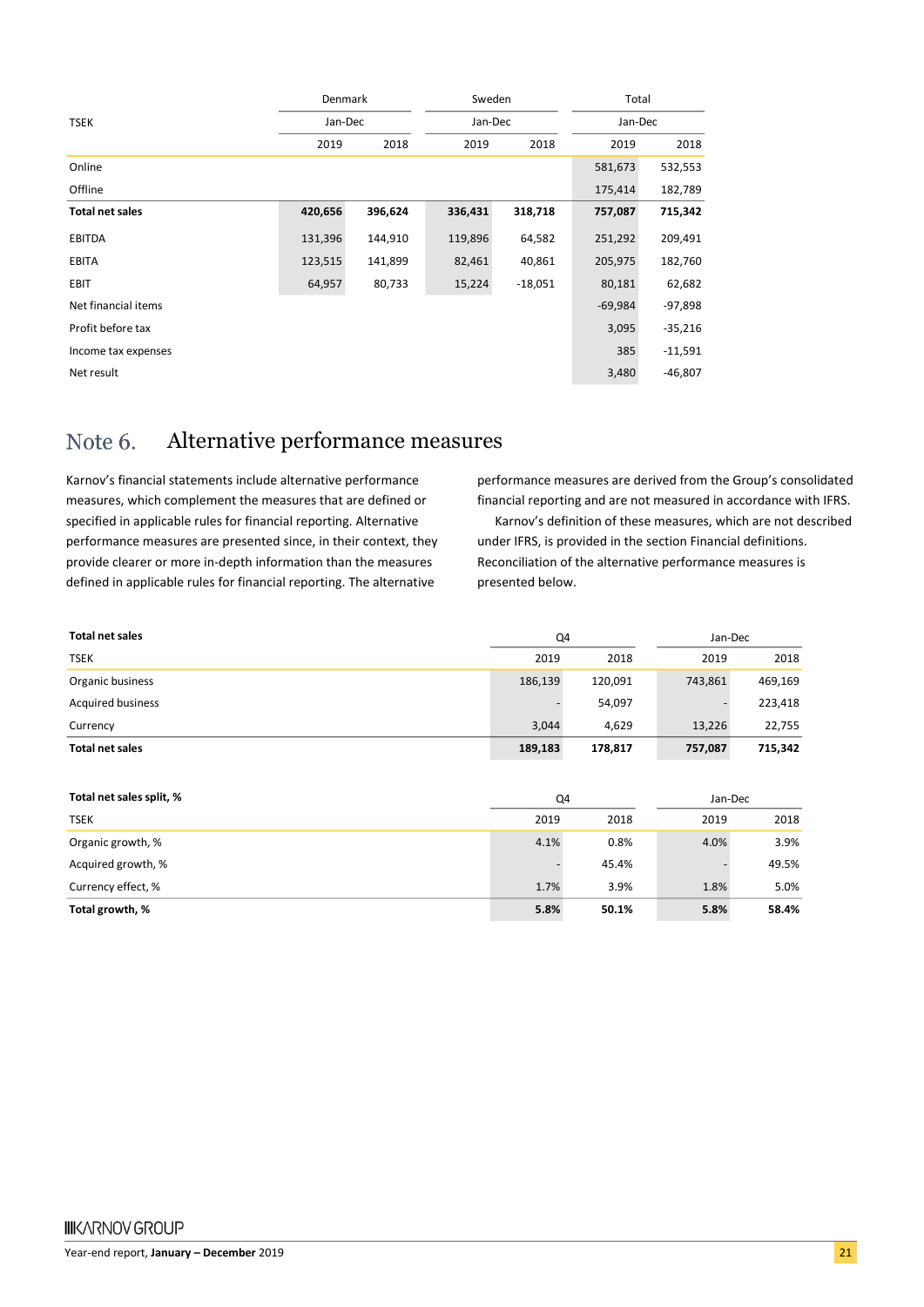| Group                           | Q4        |           | Jan-Dec    |            |
|---------------------------------|-----------|-----------|------------|------------|
| <b>TSEK</b>                     | 2019      | 2018      | 2019       | 2018       |
| Net sales                       | 189,183   | 178,817   | 757,087    | 715,342    |
| EBITDA                          | 49,896    | 43,984    | 251,292    | 209,491    |
| EBITDA margin, %                | 26.4%     | 24.6%     | 33.2%      | 29.3%      |
| Items affecting comparability   | 20,510    | 24,113    | 72,655     | 78,879     |
| <b>Adjusted EBITDA</b>          | 70,406    | 68,097    | 323,947    | 288,370    |
| Adjusted EBITDA margin, %       | 37.2%     | 38.1%     | 42.8%      | 40.3%      |
| Depreciations and amortisations | $-10,984$ | $-7,455$  | $-45,317$  | $-26,731$  |
| EBITA                           | 38,912    | 36,529    | 205,975    | 182,760    |
| EBITA margin, %                 | 20.6%     | 20.4%     | 27.2%      | 25.5%      |
| <b>Adjusted EBITA</b>           | 59,422    | 60,642    | 278,630    | 261,639    |
| Adjusted EBITA margin, %        | 31.4%     | 33.9%     | 36.8%      | 36.6%      |
| Amortisation (acquisitions)     | $-33,205$ | $-30,212$ | $-125,794$ | $-120,078$ |
| EBIT                            | 5,707     | 6,317     | 80,181     | 62,682     |

| <b>Denmark</b>                  | Q4        |           | Jan-Dec   |           |
|---------------------------------|-----------|-----------|-----------|-----------|
| <b>TSEK</b>                     | 2019      | 2018      | 2019      | 2018      |
| Net sales                       | 102,553   | 96,338    | 420,656   | 396,624   |
| <b>EBITDA</b>                   | 14,469    | 30,652    | 131,396   | 144,910   |
| EBITDA margin, %                | 14.1%     | 31.8%     | 31.2%     | 36.5%     |
| Items affecting comparability   | 21,420    | 6,571     | 41,675    | 15,273    |
| <b>Adjusted EBITDA</b>          | 35,889    | 37,223    | 173,071   | 160,182   |
| Adjusted EBITDA margin, %       | 35.0%     | 38.6%     | 41.1%     | 40.4%     |
| Depreciations and amortisations | $-1,906$  | $-738$    | $-7,881$  | 3,010     |
| EBITA                           | 12,563    | 29,914    | 123,515   | 141,899   |
| EBITA margin, %                 | 12.2%     | 31.1%     | 29.4%     | 35.8%     |
| <b>Adjusted EBITA</b>           | 33,982    | 36,485    | 165,189   | 157,173   |
| Adjusted EBITA margin, %        | 33.1%     | 37.9%     | 39.3%     | 39.6%     |
| Amortisation (acquisitions)     | $-13,895$ | $-15,369$ | $-58,558$ | $-61,167$ |
| EBIT                            | $-1,333$  | 14,545    | 64,957    | 80,733    |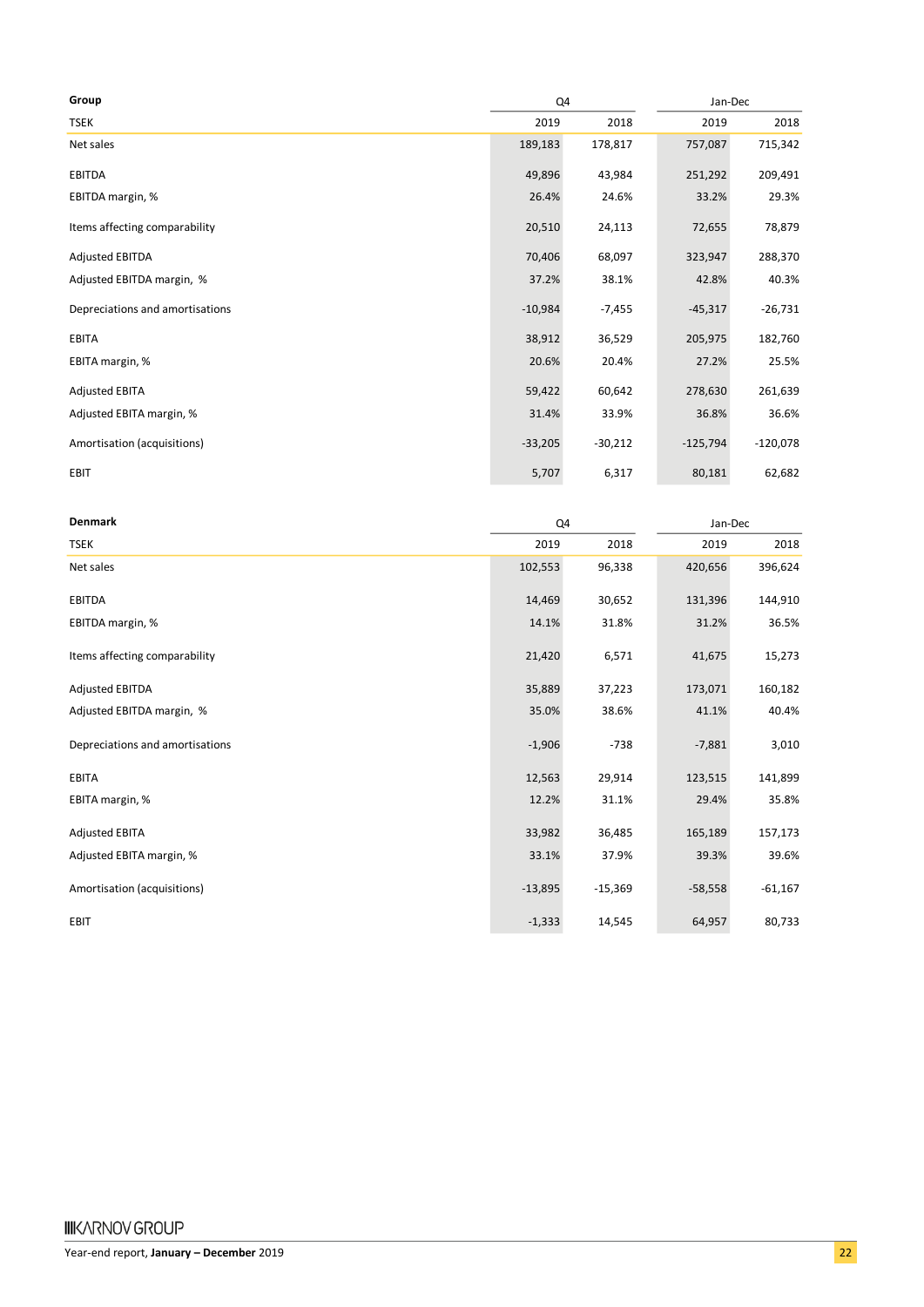| Sweden                          | Q4        |           | Jan-Dec   |           |  |
|---------------------------------|-----------|-----------|-----------|-----------|--|
| <b>TSEK</b>                     | 2019      | 2018      | 2019      | 2018      |  |
| Net sales                       | 86,631    | 82,479    | 336,431   | 318,718   |  |
| <b>EBITDA</b>                   | 35,427    | 13,333    | 119,896   | 64,582    |  |
| EBITDA margin, %                | 40.9%     | 16.2%     | 35.6%     | 20.3%     |  |
| Items affecting comparability   | $-910$    | 17,542    | 30,980    | 63,606    |  |
| <b>Adjusted EBITDA</b>          | 34,517    | 30,875    | 150,876   | 128,188   |  |
| Adjusted EBITDA margin, %       | 39.8%     | 37.4%     | 44.8%     | 40.2%     |  |
| Depreciations and amortisations | $-9,077$  | $-6,716$  | $-37,435$ | $-23,721$ |  |
| <b>EBITA</b>                    | 26,350    | 6,617     | 82,461    | 40,861    |  |
| EBITA margin, %                 | 30.4%     | 8.0%      | 24.5%     | 12.8%     |  |
| <b>Adjusted EBITA</b>           | 25,440    | 24,159    | 113,441   | 104,467   |  |
| Adjusted EBITA margin, %        | 29.4%     | 29.3%     | 33.7%     | 32.8%     |  |
| Amortisation (acquisitions)     | $-19,310$ | $-14,843$ | $-67,237$ | $-58,911$ |  |
| EBIT                            | 7,040     | $-8,226$  | 15,224    | $-18,051$ |  |

#### **Return on capital**

| <b>TSEK</b>          | 31 Dec 2019 | 31 Dec 2018 |
|----------------------|-------------|-------------|
| EBIT                 | 80,181      | 62,682      |
| Total assets         | 3,398,657   | 3,392,580   |
| Return on capital, % | 2.4%        | 1.8%        |

#### **Net working capital**

| <b>TSEK</b>                | 31 Dec 2019 | 31 Dec 2018 |
|----------------------------|-------------|-------------|
| Current assets             | 349,449     | 427,587     |
| <b>Current liabilities</b> | 754.781     | 908,580     |
| Net working capital        | -405,332    | -480,993    |

#### **Cash conversion**

|                                              | Q4       |          | Jan-Dec   |           |
|----------------------------------------------|----------|----------|-----------|-----------|
| <b>TSEK</b>                                  | 2019     | 2018     | 2019      | 2018      |
| <b>Adjusted EBITDA</b>                       | 70,406   | 68,097   | 323,947   | 288,370   |
| Cash flow from operating activities          | 51,217   | 86,850   | 137,276   | 185,733   |
| Interest paid                                | 4,672    | 12,979   | 31,878    | 52,779    |
| Income tax paid                              | 34,195   | 3,453    | 58,049    | 24,881    |
| Items affecting comparability                | 20,510   | 24,113   | 72,655    | 78,879    |
| Capex related to new product development     | $-1,135$ | $-7,081$ | $-12,975$ | $-34,294$ |
| Adjusted cash flow from operating activities | 109,459  | 120,314  | 286,883   | 307,978   |
| Cash conversion, %                           | 155.5%   | 176.7%   | 88.6%     | 106.8%    |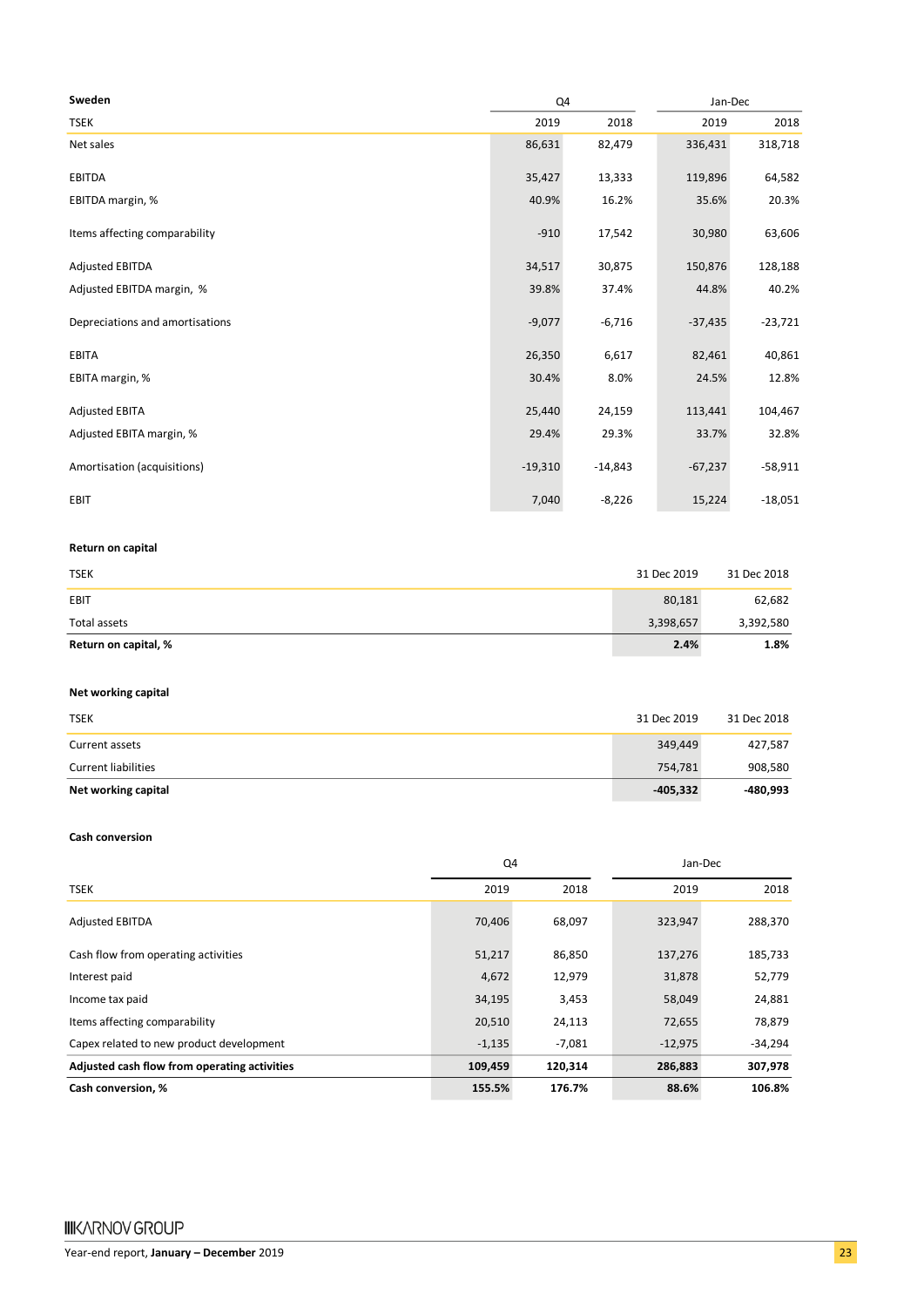#### **Net debt**

| Net debt                                       | 861.309     | 1.528.747   |
|------------------------------------------------|-------------|-------------|
| Cash and cash equivalents                      | 52.008      | 201,797     |
| Current borrowing from related parties         |             | 67,901      |
| Current borrowing from credit institutions     | 75,000      | 65,625      |
| Non-current borrowings from related parties    |             | 218,819     |
| Non-current borrowing from credit institutions | 838,317     | 1,378,199   |
| <b>TSEK</b>                                    | 31 Dec 2019 | 31 Dec 2018 |

#### **Net debt/adjusted EBITDA LTM**

| <b>TSEK</b>                  | 31 Dec 2019 | 31 Dec 2018 |
|------------------------------|-------------|-------------|
| Adjusted EBITDA LTM          | 323,949     | 288,370     |
| Net debt                     | 861.309     | 1,528,747   |
| Net debt/adjusted EBITDA LTM | 2.7         | 5.3         |

#### **Equity/asset ratio**

| <b>TSEK</b>     | 31 Dec 2019 | 31 Dec 2018 |
|-----------------|-------------|-------------|
| Equity          | 1,526,769   | 625,209     |
| Total assets    | 3,398,657   | 3,392,580   |
| Equity ratio, % | 44.9%       | 18.4%       |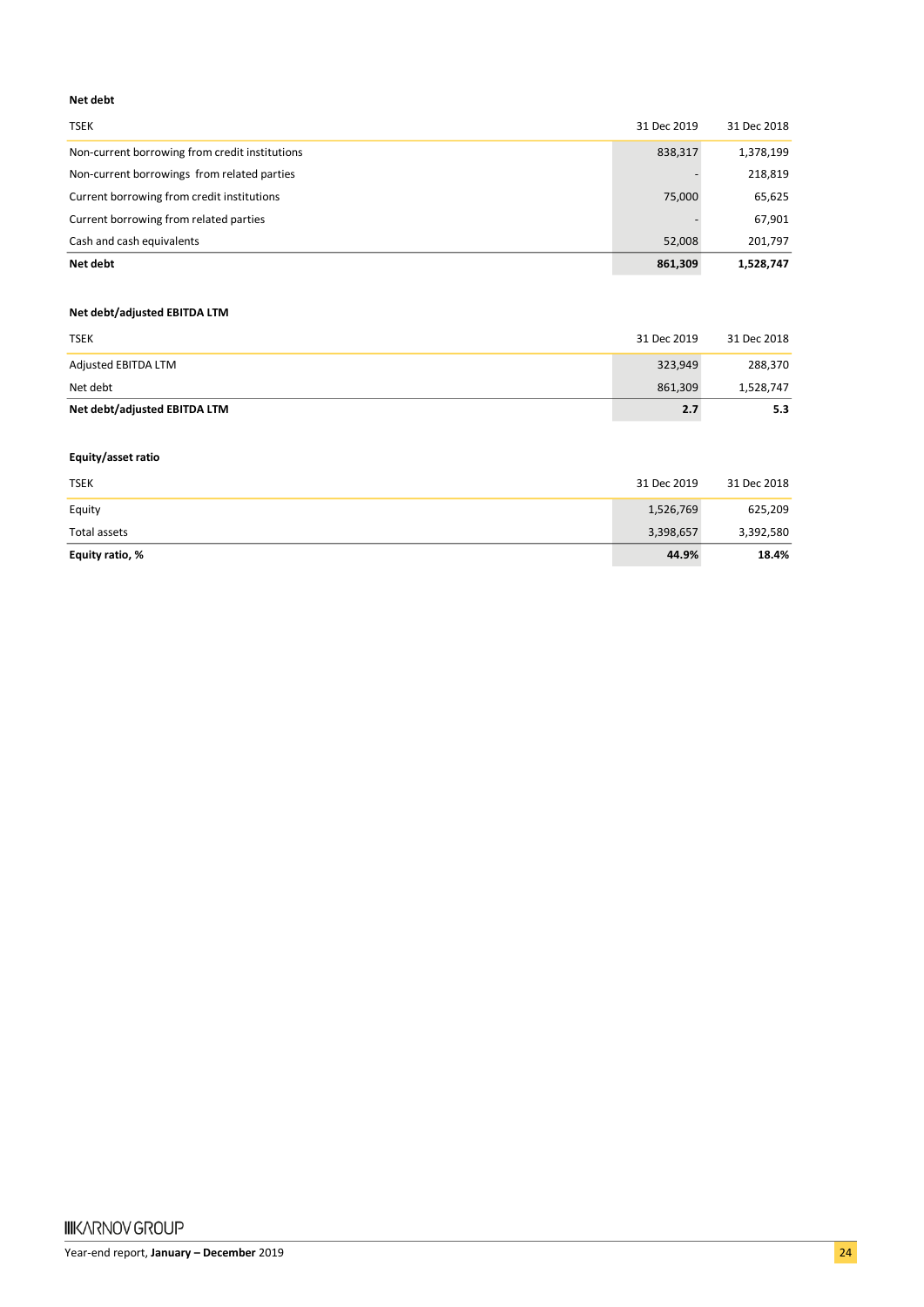## Quarterly overview

|                                                 | Q4         | Q3         | Q2         | Q1         | Q4         |
|-------------------------------------------------|------------|------------|------------|------------|------------|
| <b>TSEK</b>                                     | 2019       | 2019       | 2019       | 2019       | 2018       |
| Income statement                                |            |            |            |            |            |
| Net sales                                       | 189,183    | 189,533    | 173,440    | 204,931    | 178,817    |
| <b>EBITDA</b>                                   | 49,896     | 79,787     | 42,203     | 79,407     | 43,984     |
| EBITDA margin, %                                | 26.4%      | 42.1%      | 24.3%      | 38.7%      | 24.6%      |
| EBITA                                           | 38,912     | 69,106     | 30,458     | 67,501     | 36,529     |
| EBITA margin, %                                 | 20.6%      | 36.5%      | 17.6%      | 32.9%      | 20.4%      |
| <b>Adjusted EBITA</b>                           | 59,422     | 73,756     | 60,123     | 85,331     | 60,642     |
| Adjusted EBITA margin, %                        | 31.4%      | 38.9%      | 34.7%      | 41.6%      | 33.9%      |
| EBIT                                            | 5,707      | 37,969     | $-560$     | 37,066     | 6,317      |
| EBIT, margin %                                  | 3.0%       | 20.0%      | $-0.3%$    | 18.1%      | 3.5%       |
| Net financial items                             | 7,588      | $-5,805$   | $-45,822$  | $-25,945$  | $-21,150$  |
| Net result                                      | 7,838      | 32,093     | $-44,303$  | 7,852      | $-15,261$  |
| <b>Balance sheet</b>                            |            |            |            |            |            |
| Non-current assets                              | 3,049,208  | 3,132,158  | 3,114,226  | 3,091,455  | 2,964,993  |
| Current assets                                  | 349,449    | 191,354    | 224,392    | 276,906    | 427,587    |
| Cash and cash equivalents                       | 52,008     | 38,180     | 78,092     | 144,810    | 201,797    |
| Equity                                          | 1,526,769  | 1,549,329  | 1,497,238  | 643,413    | 625,209    |
| Non-current liabilities                         | 1,117,107  | 1,185,611  | 1,183,305  | 1,961,867  | 1,858,791  |
| <b>Current liabilities</b>                      | 754,781    | 588,572    | 658,075    | 763,081    | 908,580    |
| <b>Total assets</b>                             | 3,398,657  | 3,323,512  | 3,338,618  | 3,368,361  | 3,392,580  |
| Cash flow                                       |            |            |            |            |            |
| Cash flow from operating activities             | 51,217     | $-18,931$  | $-19,251$  | 130,236    | 86,850     |
| Cash flow from Investing activities             | $-25,271$  | $-26,427$  | $-38,852$  | $-180,265$ | $-26,862$  |
| Cash flow from financing activities             | $-13,933$  | $-1,056$   | 4,486      | $-4,672$   | 75,793     |
| Cash flow for the period                        | 12,012     | $-46,414$  | $-53,618$  | $-54,701$  | 135,781    |
| <b>Key ratios</b>                               |            |            |            |            |            |
| Net working capital                             | $-405,332$ | $-397,218$ | $-433,684$ | $-486,175$ | -480,993   |
| Return on capital, %                            | 0.2%       | 1.1%       | 0.0%       | 1.1%       | 0.2%       |
| Equity ratio, %                                 | 44.9%      | 46.6%      | 44.8%      | 19.1%      | 18.4%      |
| Cash conversion, %                              | 155.5%     | 2.3%       | 25.2%      | 168.0%     | 176.7%     |
| Net debt                                        | 861,309    | 891,880    | 840,527    | 1,618,219  | 1,528,747  |
| Share data:                                     |            |            |            |            |            |
| Weighted average numbers of outstanding shares: |            |            |            |            |            |
| <b>Basic</b>                                    | 97,670,567 | 97,670,567 | 97,670,567 | 44,724,680 | 44,724,680 |
| After listing (Proforma)                        | 97,670,567 | 97,670,567 | 97,670,567 | 97,670,567 | 97,670,567 |
| Earnings per share, basic, SEK                  | 0.08       | 0.33       | $-0.45$    | 0.15       | $-0.36$    |
| Earnings per share, after dilution, SEK         | 0.08       | 0.33       | $-0.45$    |            | $-0.36$    |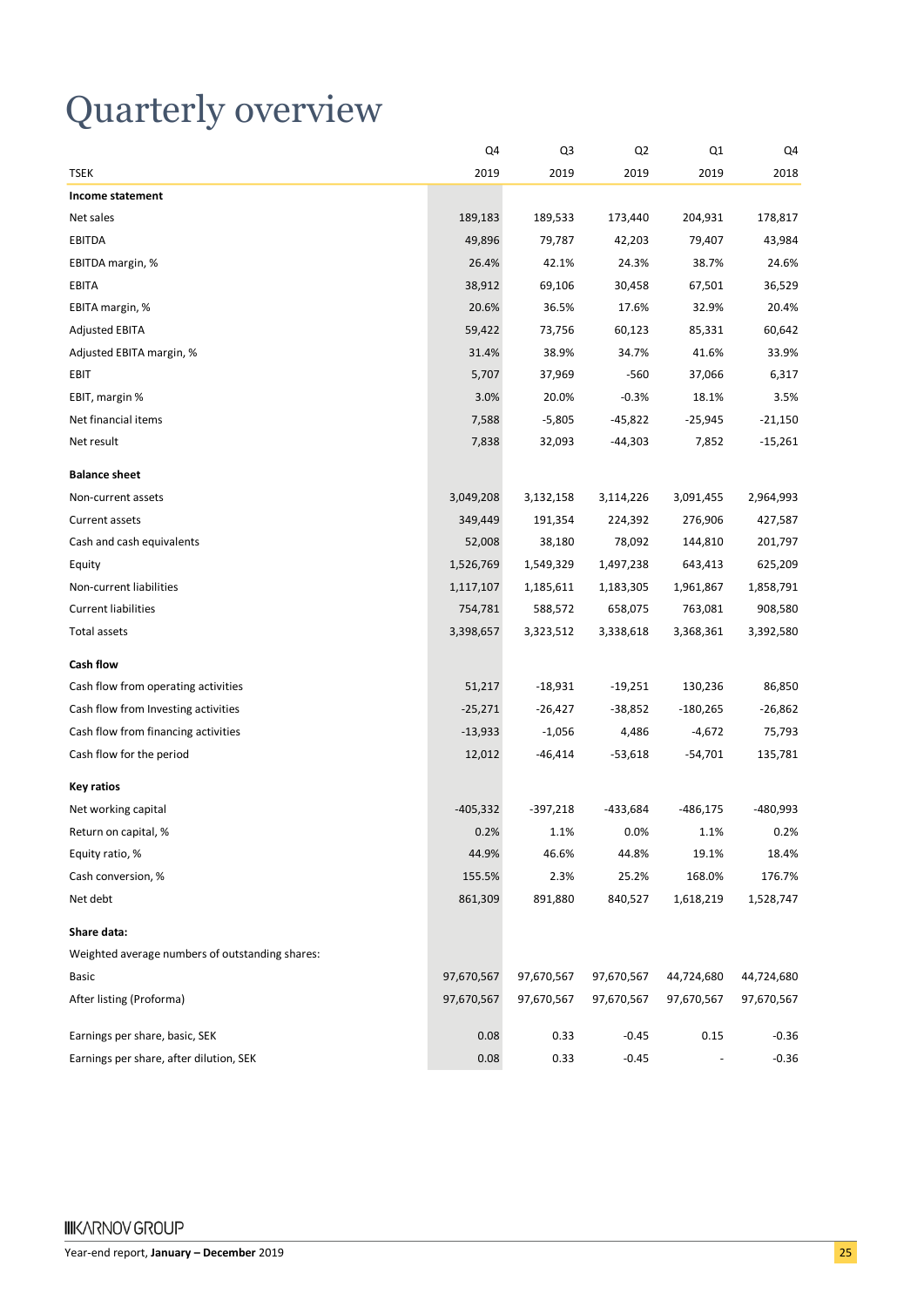# Financial definitions and alternative performance measures

This interim report contains references to a number of performance measures. Some of these measures are defined in IFRS standards, while others are alternative measures, which are not reported in accordance with applicable financial reporting frameworks or other legislation. These measures are used by

Karnov to help both investors and management to analyse the Group's operations. The measures used in this interim report are described below, together with definitions and the reason for their use.

| Key ratio                                       | <b>Definition</b>                                                                                                                                                                                                                                                                                                                              | <b>Reason for use</b>                                                                                                                                                                      |  |  |
|-------------------------------------------------|------------------------------------------------------------------------------------------------------------------------------------------------------------------------------------------------------------------------------------------------------------------------------------------------------------------------------------------------|--------------------------------------------------------------------------------------------------------------------------------------------------------------------------------------------|--|--|
| <b>Acquired growth</b>                          | Change in net sales during the current period<br>attributable to acquired units, excluding currency<br>effects, in relation to net sales for the correspond-<br>ing period of the preceding year. Net sales of<br>acquired units are defined as acquired growth<br>during a period of 12 months commencing the<br>respective acquisition date. | The measure is used as a complement to organic<br>growth and provides an improved understanding for<br>Karnov's growth.                                                                    |  |  |
| <b>Adjusted EBITA</b>                           | EBITA adjusted for the impact of items affecting<br>comparability.                                                                                                                                                                                                                                                                             | The measure shows the profitability from the<br>business, adjusted for the impact of items affecting<br>comparability and amortisation of capital<br>expenditures related to acquisitions. |  |  |
| <b>Adjusted EBITA margin</b>                    | Adjusted EBITA as a percentage of net sales.                                                                                                                                                                                                                                                                                                   | The measure shows the underlying profitability<br>generated from the current operations over time,<br>adjusted for items affecting comparability.                                          |  |  |
| <b>Adjusted EBITDA</b>                          | EBITDA excluding items affecting comparability.                                                                                                                                                                                                                                                                                                | The measure is used since it facilitates the<br>understanding of the operating profit, excluding<br>items affecting comparability, financing,<br>depreciation and amortisation.            |  |  |
| <b>Adjusted EBITDA margin</b>                   | Adjusted EBITDA as a percentage of net sales.                                                                                                                                                                                                                                                                                                  | The measure shows operational profitability over<br>time, excluding items affecting comparability,<br>financing, depreciation and amortisation.                                            |  |  |
| Adjusted cash flow from operating activities    | Adjusted EBITDA plus changes in net working<br>capital less capital expenditure related to new<br>product development and enhancement of existing<br>products and business systems.                                                                                                                                                            | The measure is used to calculate one component in<br>the cash conversion.                                                                                                                  |  |  |
| Average number of full-time employees<br>(FTEs) | Average number of full-time employees during the<br>reporting period.                                                                                                                                                                                                                                                                          | Non-financial key ratio.                                                                                                                                                                   |  |  |
| Cash conversion (%)                             | Adjusted cash flow from operating activities as a<br>percentage of Adjusted EBITDA.                                                                                                                                                                                                                                                            | The measure is used since it shows how efficiently<br>adjusted cash flow from operating activities is<br>translated into a concrete contribution to Karnov's<br>financing.                 |  |  |
| <b>Earnings per share</b>                       | Earnings per share for the period in SEK<br>attributable to the parent company's shareholders,<br>in relation to weighted average number of<br>outstanding shares before and after dilution.                                                                                                                                                   | IFRS key ratio.                                                                                                                                                                            |  |  |
| EBIJA                                           | Earnings before financial items and taxes, excluding<br>acquisition related purchase price allocation (PPA)<br>amortisation.                                                                                                                                                                                                                   | The measure shows the profitability from the<br>business, adjusted for acquisition related purchase<br>price allocation (PPA) amortisation.                                                |  |  |
| <b>EBITA</b> margin                             | EBITA as a percentage of net sales.                                                                                                                                                                                                                                                                                                            | The measure shows the profitability over time for<br>the underlying business (i.e., excluding PPA<br>amortisation) in relation to net sales.                                               |  |  |
| <b>EBITDA</b>                                   | Earnings before depreciation and amortisation,<br>financial items, and taxes.                                                                                                                                                                                                                                                                  | The measure shows the operating profitability<br>before depreciation and amortisation.                                                                                                     |  |  |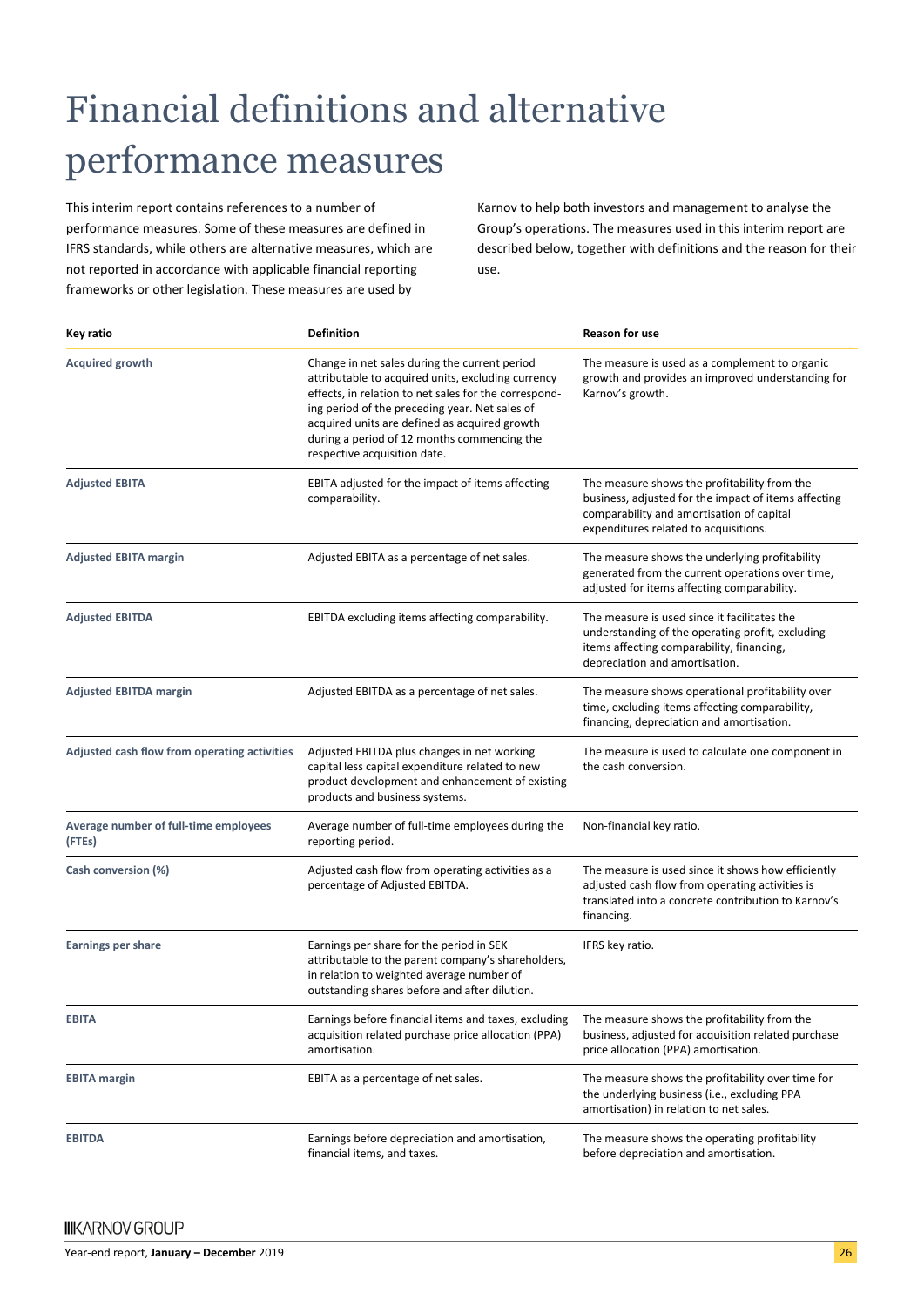| Key ratio                      | <b>Definition</b>                                                                                                                                                                                                                                                | <b>Reason for use</b>                                                                                                                                                                         |  |
|--------------------------------|------------------------------------------------------------------------------------------------------------------------------------------------------------------------------------------------------------------------------------------------------------------|-----------------------------------------------------------------------------------------------------------------------------------------------------------------------------------------------|--|
| <b>EBITDA</b> margin           | EBITDA as a percentage of net sales.                                                                                                                                                                                                                             | The measure shows operational profitability over<br>time, regardless of financing, depreciation and<br>amortisation.                                                                          |  |
| Equity/asset ratio (%)         | Equity divided by total equity and liabilities.                                                                                                                                                                                                                  | The measure can be used to assess Karnov's financial<br>stability.                                                                                                                            |  |
| Items affecting comparability  | Items affecting comparability includes items of a<br>significant character that distort comparisons over<br>time.                                                                                                                                                | The measure is used for understanding the financial<br>performance over time.                                                                                                                 |  |
| Net debt/adjusted EBITDA LTM   | Net debt on the balance sheet date divided by<br>adjusted EBITDA for the last twelve months (LTM).                                                                                                                                                               | Relevant to analyse to ensure that Karnov has an<br>appropriate financing structure and is able to fulfil<br>its financial obligations under its loan agreement.                              |  |
| Net debt                       | Total net borrowings including capitalised bank<br>costs and excluding lease liabilities from IFRS16 less<br>cash and cash equivalents.                                                                                                                          | The measure is used since it allows for an<br>assessment of whether Karnov has an appropriate<br>financing structure and is able to fulfil its<br>commitments under its financing agreements. |  |
| Net sales (online)             | Net sales from online products.                                                                                                                                                                                                                                  | The measure is used since it facilitates the<br>understanding of total net sales and the breakdown<br>of net sales.                                                                           |  |
| Net sales (offline)            | Net sales from printed products and training.                                                                                                                                                                                                                    | The measure is used since it facilitates the<br>understanding of total net sales and the breakdown<br>of net sales.                                                                           |  |
| Net working capital (NWC)      | Current assets less current liabilities.                                                                                                                                                                                                                         | The measure shows the tie-up of short-term capital<br>in the operations and facilitates the understanding<br>of changes in the cash flow from operating activities                            |  |
| <b>Operating profit (EBIT)</b> | Profit for the period before financial items and<br>taxes.                                                                                                                                                                                                       | The measure is used since it enables comparisons of<br>the profitability regardless of the capital structure or<br>tax situation.                                                             |  |
| Organic growth                 | Change in net sales during the current period,<br>excluding acquisitions and currency effects, in<br>relation to net sales for the corresponding period of<br>the preceding year. Acquisitions are included in<br>organic net sales after a period of 12 months. | The measure is used since it shows Karnov's ability<br>to generate growth through increases of, among<br>other things, volume and price in its existing<br>business.                          |  |
| <b>Return on capital</b>       | Operating profit for the period divided by total<br>assets.                                                                                                                                                                                                      | The measure shows the operating return on capital<br>that owners and lenders have invested.                                                                                                   |  |

## Currency rates

|                            | Closing rate | Average rate | Closing rate | Average rate |
|----------------------------|--------------|--------------|--------------|--------------|
|                            | 31 Dec 2019  | Jan-Dec 2019 | 31 Dec 2018  | Jan-Dec 2018 |
| 1 DKK is equivalent to SEK | 1.3968       | 1.4180       | 1.3760       | 1.3738       |